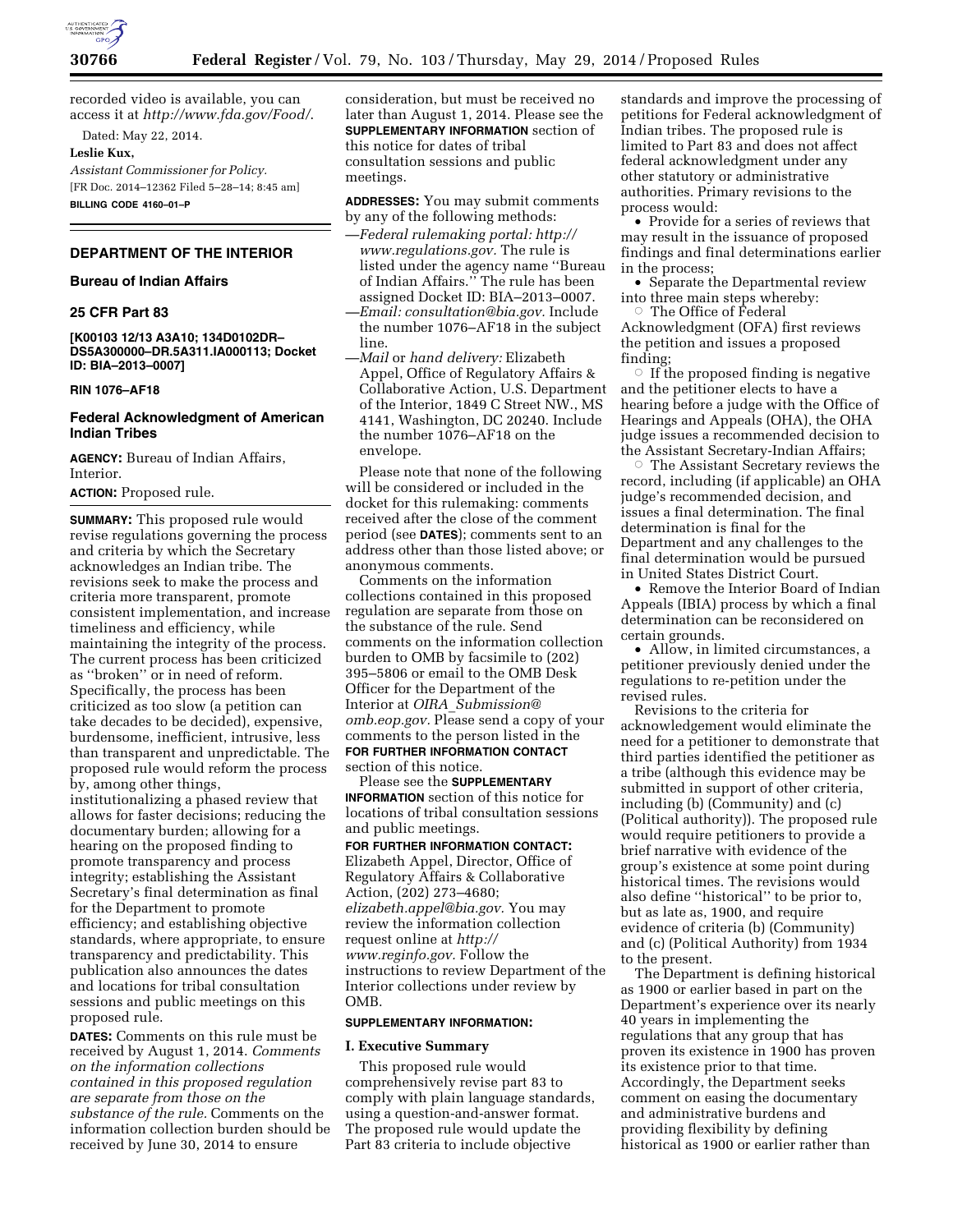requiring the documentation from as early as 1789 to the present.

Updating the review period for criteria (b) and (c) to 1934 reflects the United States' enactment of the Indian Reorganization Act (IRA), which reversed the Federal Indian policy of allotment and assimilation that was aimed at destroying tribal governments and their communities. The IRA expressly repudiated the failed allotment and assimilation policy and provided a statutory framework to promote and foster tribal governments. Consistent with the existing policies of the IRA, utilizing 1934 as the starting year to satisfy the community and political authority criteria will reduce the documentary burden on petitioners and the administrative burden on the Department, and avoid potential problems with locating historical records while maintaining the integrity of the process. This is more fully explained below in section II, Explanation of Rule, under the heading ''Criteria.''

Other revisions would clarify ''substantial interruption'' and clarify the existing burden of proof to reflect case law; provide that the Department will strive to abide by page limits for the proposed finding and final determination; and require the Department to post on the Internet those parts of the petition, proposed finding, recommended decision, and final determination that the Department is publically releasing in accordance with Federal law.

### **II. Explanation of Rule**

The following summarizes revisions this proposed rule would make to part 83.

#### *Definitions*

The proposed rule consolidates definitions, where possible, deletes unnecessary definitions, and adds appropriate definitions.

# *Scope and Applicability*

The proposed rule would refer to petitioners as such, rather than as ''Indian groups''—a term that some have objected to as offensive and that presumes Indian ancestry. The proposed rule would allow, in very limited circumstances, a petitioner previously denied under the regulations to repetition under the revised rules. If a third party individual or entity has participated in an IBIA or Secretarial reconsideration or an Administrative Procedure Act appeal in Federal court and ultimately prevailed, the denied petitioner may seek to re-petition only with the consent of the individual or

organization. If the individual or organization consents, or a third party did not participate in a reconsideration or appeal, an OHA judge will determine whether the changes to the regulations warrant a reconsideration of that particular final determination or whether the wrong standard of proof was applied to the final determination. This determination will be made based on whether the petitioner proves, by a preponderance of the evidence, that repetitioning is appropriate. Because the changes to the regulations are generally intended to provide uniformity based on previous decisions, re-petitioning would be appropriate only in those limited circumstances where changes to the regulations would likely change the previous final determination. Having an OHA judge review re-petitioning requests promotes consistency, integrity, and transparency in resolving re-petition requests. Requiring thirdparty consent recognizes the equitable interests of third parties that expended sometimes significant resources to participate in the adjudication and have since developed reliance interests in the outcome of such adjudication. Having weighed these equity considerations, the Department has determined that the proposed rule must acknowledge these third-party interests in adjudicated decisions.

#### *Process*

The proposed rule would eliminate the requirement to file a letter of intent. The letter of intent is merely a statement of intent to petition and does not trigger any review by the Department; as such, it is unnecessary as a separate step. Under the proposed rule, the filing of a documented petition would begin the review process.

For transparency, the proposed rule would require that the Department post to the Internet those portions of the petition and the proposed finding and reports throughout the process that the Department is publically releasing in accordance with Federal law. (''Federal law'' in this context refers to the Freedom of Information Act, Privacy Act, and any other Federal laws that may limit information the Department publicly releases). The proposed rule would also add a provision to provide the petitioner with the opportunity to respond to comments received during preparation of the proposed finding, before the proposed finding is issued.

The proposed rule would delineate the roles of OFA and the Assistant Secretary in furtherance of transparency, and would revise the process to promote more timely decisions. Specifically, the proposed

rule would allow for a Phase I review of criteria (e) (Descent), then (a) (Tribal Existence), (d) (Governing Document), (f) (Membership), and (g) (Congressional Termination) to allow for issuance of a negative proposed finding if any of these criteria are not met. A petitioner who satisfies these criteria, may obtain a review of whether the petitioner satisfies criteria (b) (Community) and (c) (Political Authority). A petitioner may satisfy criteria (b) and (c) through a number of ways, including if it has maintained a State reservation since 1934 or if the United States has held land at any point in time since 1934 for the petitioner. These criteria are appropriate for favorable determinations based on the Department's particular reliance on collective rights in tribal lands to conclude that an entity constitutes a tribe as explained in Felix Cohen's 1945 Handbook of Federal Indian Law. This is more fully explained under the heading ''Criteria.''

If the proposed finding is negative, the proposed rule changes the process by providing the petitioner the right to a hearing before an OHA judge (who may be an administrative law judge with OHA, administrative judge with OHA, or an attorney designated by the OHA Director to serve as the OHA judge). If a hearing is held, individuals and organizations that can make a proper showing of interest or other factors for intervention may participate in the hearing, OFA staff shall be made available for testimony and the OHA judge shall issue a recommended decision to the Assistant Secretary. The rule does not require deference to OFA during the hearing process, but the Department's final determination would continue to be entitled to *Chevron*  deference given that the Assistant Secretary would continue to issue the final determination. The goals of the hearing process are to promote transparency and efficiency and to focus the potential issues for the Assistant Secretary's consideration. Following the comment and response periods, and (if applicable) receipt of an OHA judge's recommended decision, the Assistant Secretary would then consider the evidence and publish a final determination. The final determination would be final for the Department.

The proposed rule would delete the IBIA reconsideration process because this process is the only instance in which the Assistant Secretary's decision is subject to IBIA review, the IBIA's jurisdiction for ordering reconsideration is limited, it has been exceedingly rare that IBIA has granted petitions for reconsideration, and the IBIA's heavy caseload has resulted in even further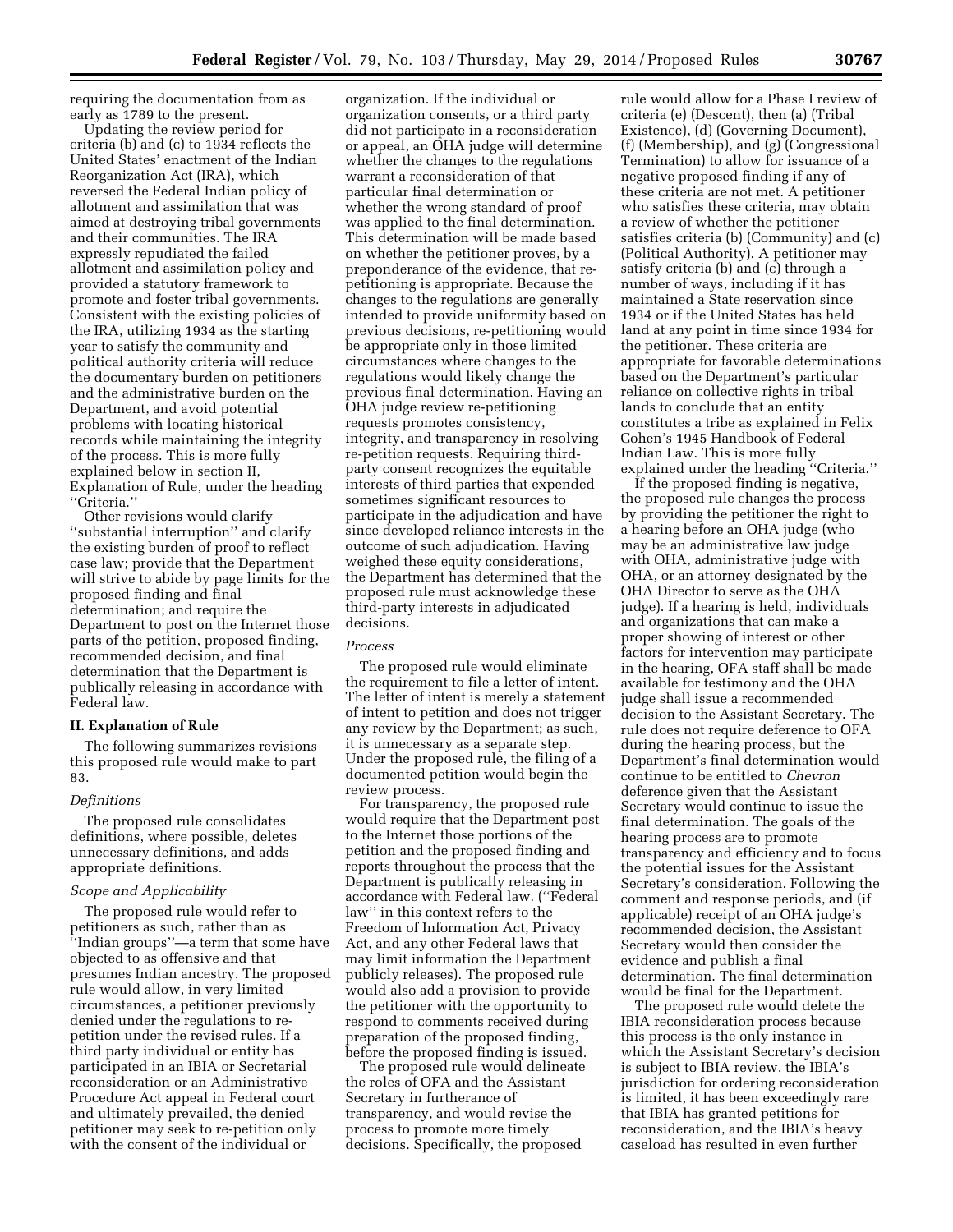delays in the acknowledgment process. The finality of the Assistant Secretary's decision will allow parties to challenge the decision in United States District Court where all appropriate grounds may be considered.

The Department specifically requests comments on the proposed hearing process and the following questions: (1) Who is an appropriate OHA judge to preside over the hearing and issue a recommended decision—an administrative law judge appointed under 5 U.S.C. 3105, an administrative judge with OHA, or an attorney designated by the OHA Director to serve as the OHA judge (the proposed rule defines ''OHA judge'' broadly to include all three); (2) whether the factual basis for the OHA judge's decision should be limited to the hearing record; and (3) whether the hearing record should include all evidence in OFA's administrative record for the petition or be limited to testimony and exhibits specifically identified by the petitioner and OFA. Indian Affairs is working with the Office of Hearings and Appeals (OHA) on a new rule at 43 CFR 4, subpart K, that would establish procedures for such hearings including procedures and limitations on expert testimony.

To promote efficiency, the proposed rule would allow the Assistant Secretary to automatically issue final determinations in those instances in which a positive proposed finding is issued and no timely comments or evidence challenging the proposed finding are received from the State or local government where the petitioner's headquarters is located or any federally recognized tribe within 25 miles of the petitioner's headquarters. This 25-mile radius is intended to include federally recognized tribes that may be across State lines but still be close enough to have evidence about the petitioner.

Other process changes the proposed rule would make are: Allowing petitioners to withdraw their petitions after active consideration, to provide the petitioner with flexibility if time and resources are not available at that time; limiting the comment periods for proposed findings to 90 days and any potential extensions to 60 days; providing that the Department will strive to abide by page limits in proposed findings and final determinations; and lengthening the Assistant Secretary's review time from 60 to 90 days because the Assistant Secretary is not involved in the decision-making until the final determination stage. If the Department does not meet its deadlines, parties may

file a motion to compel action, as appropriate.

#### *Burden of Proof*

The proposed rule would not change the burden of proof set forth in the existing regulations. In the acknowledgment context, courts have examined whether the Department correctly applied the ''reasonable likelihood'' standard but have not articulated what the standard actually requires. *Muwekma Ohlone Tribe* v. *Salazar,* 708 F.3d 209, 220–21 (D.C. Cir. 2013). Instead, they have only stated that ''conclusive proof'' or ''conclusive evidence'' is not required. *Muwekma Ohlone Tribe* v. *Salazar,* 708 F.3d 209, 212 (D.C. Cir. 2013). The proposed rule would incorporate the Supreme Court's clarification—arising from criminal cases in which jury instructions are challenged—that the ''reasonable likelihood'' burden of proof standard does not require ''more likely than not.'' *Boyde* v. *California,* 494 U.S. 370, 380 (1990) (explaining that the ''reasonable likelihood'' standard does not require something to be ''more likely than not'').

### *Criteria*

Prior to the enactment of the Federal recognition regulations in 1978, the Department utilized an ad hoc approach to recognize tribes. The Department's longstanding ad hoc approach recognized tribes utilizing criteria developed by Felix Cohen. Cohen has since been recognized as the most important Federal Indian law scholar in American history, sometimes known as the ''Blackstone of Federal Indian law.'' As explained in his 1945 Handbook of Federal Indian Law, the passage of the IRA in 1934 prompted ''extensive'' analysis by the Commissioner of Indian Affairs or the Solicitor's Office of what groups or bands constituted Indian tribes for purposes of federal law. Cohen then summarized that analysis as follows.

The considerations which, *singly or jointly,*  have been particularly relied upon in reaching the conclusion that a group constitutes a ''tribe'' or ''band'' have been:

(1) That the group has had treaty relations with the United States.

(2) That the group has been denominated a tribe by act of Congress or Executive order.

(3) That the group has been treated as having collective rights in tribal lands or funds, even though not expressly designated a tribe.

(4) That the group has been treated as a tribe or band by other Indian tribes.

(5) That the group has exercised political authority over its members, through a tribal council or other governmental forms.

Other factors considered, though not conclusive, are the existence of special appropriation items for the group and social solidarity of the group. Ethnological and historical considerations, although not conclusive, are entitled to great weight[.]

Handbook of Federal Indian Law at 271 (1945) (emphasis added). The proposed rule would adhere to these foundational legal principles while substantially reducing the documentary burden on petitioners and the public and review time by the Department.

The changes proposed in the proposed rule remain true to these fundamental standards and depart only in very modest ways from our existing Part 83 criteria. Consistent with the Federal policy of the IRA, the proposed rule would evaluate the community and political authority criteria from 1934 to the present. The starting year coincides with the 1934 passage of the IRA, which was a turning point in the Federal government's relationship with Indian tribes, recognizing and promoting tribal sovereignty. When Congress enacted the IRA, it also provided an avenue for tribes to reorganize as political entities with a political structure that facilitated the government-to-government relationship with the Federal Government. In other words, the IRA represented a sea change in Federal policy that promoted tribal governments by providing a framework that would make it easier for the Federal Government to interact with the tribe as an independent sovereign nation. The passage of the IRA in 1934 was a communication to tribes that the Federal Government would no longer pursue destruction of tribal governments and communities. Prior to this date, tribes had little to gain, and much to lose, by making themselves known to the Federal Government. To the contrary, Federal governmental policies prior to the IRA were aimed at dissolving tribes. While tribes existed as communities governed by political structures prior to 1934, the IRA encouraged tribes to document this framework through a constitution or otherwise. Further, the Department recognizes the limitations inherent in documenting community and political authority prior to 1934 and maintains that it is logical to deduce that a tribe in existence when the IRA was passed was in existence historically. Tribes that survived decades of harsh government policies and treatment leading up to the passage of the IRA should not be required to show documentation of their continuous existence, in spite of such harsh policies and treatment, up to that point.

Criteria (b) and (c) examine the internal community and the political authority of the petitioner. Consistent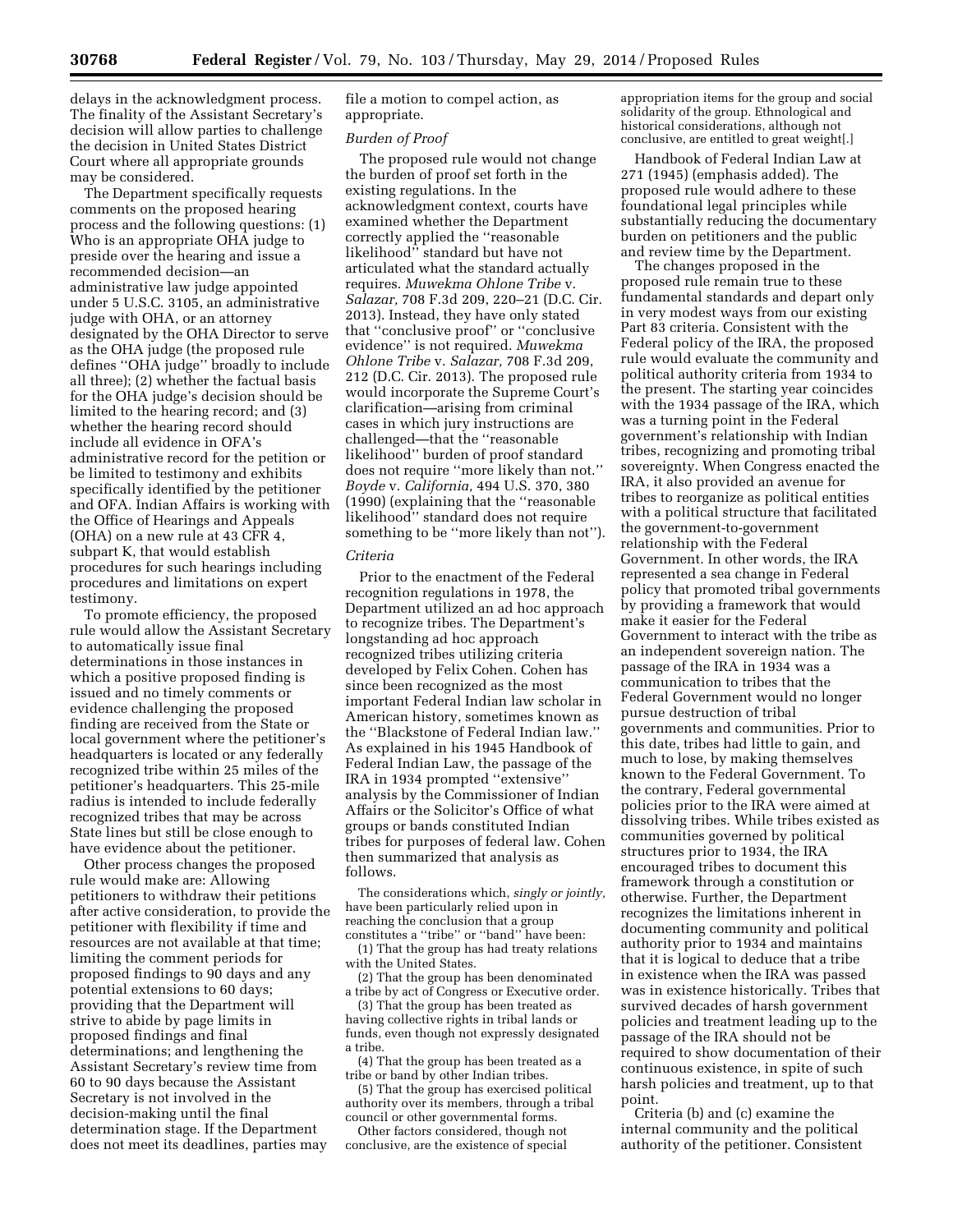with the current regulations, the primary focus is on the petitioner and not the nature of the petitioner's relationship, if any, with the Federal Government. By utilizing 1934 as a starting point of evaluation, this proposed rule does not intend to change current practice regarding the types of evidence that may be submitted to establish criteria (b) and (c). Consistent with previous decisions, petitioner's may continue to submit evidence of interactions with Federal and other officials to the extent it illustrates community or political authority. While the Department previously considered utilizing the 1934 date but did not adopt it in the 1994 rulemaking, the Department's 20 years of experience since then suggests that the heavy administrative burden both on the petitioner and the Department of submitting and reviewing documentation back to 1789 is not justified.

The proposed rule would replace the existing criterion (a), currently at Section 83.7(a). Currently, criterion (a) requires parties external to the petitioner to identify the petitioner as an Indian entity from 1900 to the present. This requirement is being eliminated because the absence of such external identifications does not mean a tribe did not exist. Tribes may have insulated themselves from the outside world for protection, for example. While external identifications may provide evidence of the other criteria, the absence of external identifications alone is not appropriate for determining a tribe does not exist. The proposed rule would require the petitioner to provide a brief narrative, and evidence supporting the narrative, of its existence as an Indian tribe, band, nation, pueblo, village or community generally identified at some point in time during the historical period (prior to and including 1900). The proposed rule would continue to allow the submittal of evidence that would have been provided under the existing criterion (a) in support of criteria (a) (tribal existence), (b) (distinct community), and/or (c) (political influence or authority).

The proposed rule would modify criterion (b) (distinct community) to include objective standards for clarity to petitioners and the public. For example, the proposed rule would clarify that the existing ''predominant portion'' standard in (b) is satisfied if 30 percent of the petitioner's members constitute a distinct community. This 30 percent standard follows the percentage of a tribe's eligible voters that Congress, in the IRA, required to vote on the tribe's governing document. With this

percentage requirement, Congress signaled that this is a sufficient percentage of a tribe's membership to convene as a community to represent, and fulfill an official act on behalf of, the entire community. While the term ''predominant portion'' may be understood in common usage to be a majority, here it can mean as low as 30 percent in accordance with this standard established by Congress.

Consistent with earlier decisions, the proposed rule would clarify that the Department may utilize statistically significant sampling, rather than examining every individual relationship for petitioners with large memberships. This sampling promotes efficiency in review of petitions.

The proposed rule would add an example of evidence that may be submitted in support of criteria (b), particularly, placement of petitioners' children at an Indian boarding school or other Indian educational institution. In the past, the Department may have accepted such evidence only when the child was identified as a member of a specific tribe in school enrollment records. Allowing for this evidence even where a specific tribe may not be identified reflects that the Federal Government identified those children as Indian, and where there are children from one area placed at an Indian boarding school, this is indicative of an Indian community in that area.

The proposed rule would also add that a petitioner may satisfy criteria (b) and (c) if it has maintained a State reservation since 1934 or if the United States has held land at any point in time since 1934 for the petitioner. Regardless of what a State's process or criteria are for acknowledging a tribe, if a State recognizes land as a reservation for a petitioner for nearly the past 80 years continuously, it indicates the existence of a community possessing the requisite political cohesiveness to maintain the tribal land base. Maintenance of a State reservation since 1934 until present indicates a high likelihood that the community actually interacted throughout this time period by providing a physical location for such interactions. Likewise, maintenance of a State reservation since 1934 also indicates the petitioner had political authority/influence during this time period because some governing structure was necessary to address activities on the land and interact with the State regarding the reservation. In short, a State reservation is a formalization of ''collective rights in Indian land'' that the Department identified as a dispositive indicator of an Indian tribe. Nevertheless, the

proposed rule would require that the petitioner still meet the other criteria (e.g., criteria (a), (d), (e), (f) and (g)).

The proposed rule would retain the current rule's provisions that allow certain evidence of criterion (b) to serve as evidence of criterion (c) and vice versa  $(\S 83.7(b)(2)(v)$  and  $(c)(3)$  of the current rule). These cross-over provisions reflect that evidence of criteria (b) and (c) may combine to show the existence of a tribe.

The proposed rule would define ''substantial interruption'' in criteria (b) and (c) to mean generally more than 20 years. This definition is intended to provide some clarity and uniformity with past practice in early Departmental acknowledgment decisions. Additionally, the proposed rule would allow petitioners to submit evidence for pre-1934 periods as relevant to (b) and (c), but would not require it. This is meant to provide flexibility in those instances where documentary evidence around 1934 may be lacking but pre-1934 evidence is relevant to the criteria.

We received several comments on the Discussion Draft that a bilateral political relationship should not be required for criterion (c) (Political Authority). The existing text of criterion (c) does not include such a requirement, and therefore the proposed rule makes no revision on this point. Political influence or authority does not mean that petitioner's members must have actively participated in the political process or mechanism. Just as there are various levels of engagement in Federal and State government by Federal and State citizens, engagement by tribal members will vary throughout the tribe and active reciprocating political action is not required.

The proposed rule would establish that 80 percent of the petitioner's members must descend from a tribe that existed in historical times (prior to 1900, as discussed above) to meet criterion (e). This quantification would make the standard more objective and is consistent with earlier decisions. Additionally, the proposed rule would clarify that criterion (e) may be satisfied by a roll prepared by the Department or at the direction of Congress, and the Department will rely on that roll as an accurate roll of descendants of the tribe that existed in historical times; otherwise, the petitioner may satisfy criterion (e) through the most recent evidence available for the historical time period (prior to 1900). The Department will not require evidence from years prior to that most recent evidence. The submission of a current membership list in support of this criterion has been moved to the section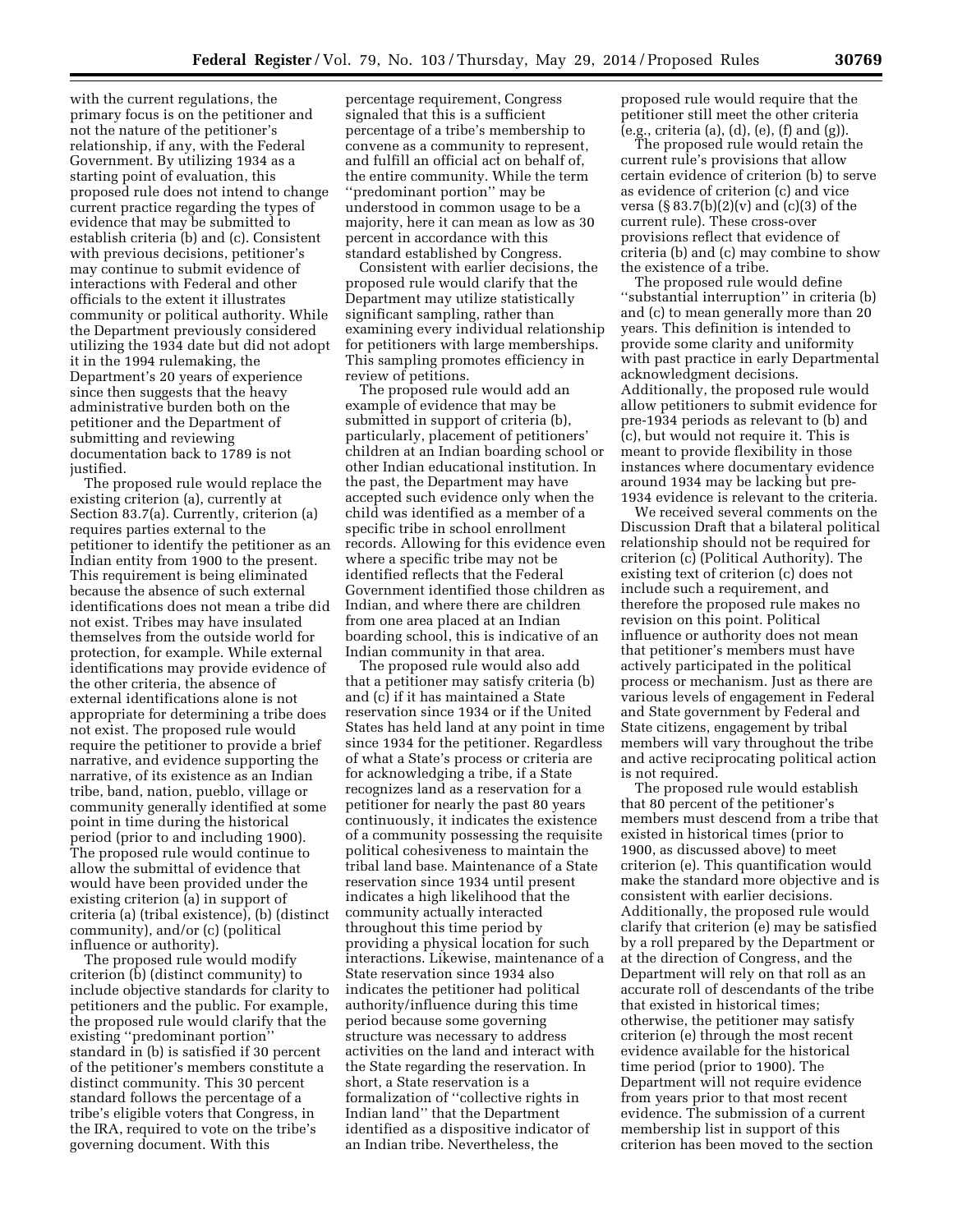on what a documented petition must include.

In criterion (f), requiring the petitioner to be composed principally of persons who are not members of already acknowledged tribes, the proposed rule would add that members of petitioners who filed a petition by a certain date (2010) and then joined a federally recognized tribe would not be counted against the petitioner. The reason for this addition is to ensure that petitioners are not penalized if their members choose to affiliate with a federally recognized tribe in order to obtain needed services because of the time the petitioning process takes. The reason 2010 was chosen as the date is because four years have passed since

then, and ideally, a final decision would be issued within at least four years. For all other purposes, criterion (f) remains unchanged.

The proposed rule would shift the burden of proof for criterion (g) to the Department to show that Congress has terminated or forbidden a relationship with the petitioner.

## *Previous Federal Acknowledgment*

To align with current practice, the proposed rule would clarify the criteria a petitioner must meet after it has established that it was previously federally acknowledged. It would also delete the provision regarding petitions that seek to show previous Federal acknowledgment but are awaiting active consideration as of the date the

regulations are adopted because this provision applied only at the adoption of the last version of the regulations in 1994 when consideration of previous Federal acknowledgment was codified.

## **III. Tribal Consultation Sessions and Public Meetings**

We will be hosting several tribal consultation sessions and public meetings throughout the country to discuss this proposed rule. Tribal consultations are for representatives of currently federally recognized tribes only, to discuss the rule on a government-to-government basis with us. These sessions may be closed to the public. The dates and locations for the tribal consultations are as follows:

| Date                                       | Time                | Location                                                                                                                     |
|--------------------------------------------|---------------------|------------------------------------------------------------------------------------------------------------------------------|
|                                            |                     | Paragon Casino & Resort, 711 Paragon PI, Marksville, LA 71351.<br>BIA Regional Office, 911 NE 11th Ave, Portland, OR 97232.* |
|                                            |                     | Thursday 7/17/2014    1:00 p.m.—4:30 p.m.    Menominee Casino Resort, N277 Hwy. 47/55, P.O. Box 760, Keshena, WI<br>54135.   |
| Tuesday 7/22/2014                          | 1:00 p.m.—4:30 p.m. | Cache Creek Casino Resort, 14455 California 16, Brooks, CA 95606.                                                            |
| Thursday 7/24/2014    8:30 a.m.—12:00 p.m. |                     | Crowne Plaza Billings, 27 N 27th St, Billings, MT 59101.                                                                     |
|                                            |                     | Mashpee Wampanoag Tribe Community & Government Center Gymnasium, 483<br>Great Neck Road-South, Mashpee, MA 02649.            |

\* Please RSVP for the Portland consultation to *[consultation@bia.gov](mailto:consultation@bia.gov)*, bring photo identification, and arrive early to allow for time to get through security, as this is a Federal building. No RSVP is necessary for the other consultation locations.

Public meetings will be held on the following dates and locations:

| Date              | Time | Location                                                                                                          |
|-------------------|------|-------------------------------------------------------------------------------------------------------------------|
| Tuesday 7/1/2014  |      | 8:30 a.m.—12:00 p.m.    Paragon Casino & Resort, 711 Paragon PI, Marksville, LA 71351.                            |
|                   |      | Tuesday 7/15/2014  8:30 a.m.—12:00 p.m.  BIA Regional Office, 911 NE 11th Ave, Portland, OR 97232.*               |
|                   |      | Thursday 7/17/2014    8:30 a.m.—12:00 p.m.    Menominee Casino Resort, N277 Hwy. 47/55, P.O. Box 760, Keshena, WI |
|                   |      | 54135.                                                                                                            |
| Tuesday 7/22/2014 |      | 8:30 a.m.—12:00 p.m.    Cache Creek Casino Resort, 14455 California 16, Brooks, CA 95606.                         |
|                   |      | Thursday 7/24/2014    1:00 p.m.—4:30 p.m.    Crowne Plaza Billings, 27 N 27th St, Billings, MT 59101.             |
|                   |      | Mashpee Wampanoag Tribe Community & Government Center Gymnasium, 483<br>Great Neck Road-South, Mashpee, MA 02649. |

\* Please RSVP for the Portland meeting to *[consultation@bia.gov](mailto:consultation@bia.gov)*, bring photo identification, and arrive early to allow for time to get through security, as this is a Federal building. No RSVP is necessary for the other meeting locations.

## **IV. Procedural Requirements**

### *A. Regulatory Planning and Review (E.O. 12866 and 13563)*

Executive Order (E.O.) 12866 provides that the Office of Information and Regulatory Affairs (OIRA) at the Office of Management and Budget (OMB) will review all significant rules. OIRA has determined that this rule is significant.

E.O. 13563 reaffirms the principles of E.O. 12866 while calling for improvements in the nation's regulatory system to promote predictability, to reduce uncertainty, and to use the best, most innovative, and least burdensome tools for achieving regulatory ends. The E.O. directs agencies to consider regulatory approaches that reduce

burdens and maintain flexibility and freedom of choice for the public where these approaches are relevant, feasible, and consistent with regulatory objectives. E.O. 13563 emphasizes further that regulations must be based on the best available science and that the rulemaking process must allow for public participation and an open exchange of ideas. We have developed this rule in a manner consistent with these requirements.

### *B. Regulatory Flexibility Act*

The Department of the Interior certifies that this rule will not have a significant economic effect on a substantial number of small entities

under the Regulatory Flexibility Act (5 U.S.C. 601 *et seq.*).

## *C. Small Business Regulatory Enforcement Fairness Act*

This rule is not a major rule under 5 U.S.C. 804(2), the Small Business Regulatory Enforcement Fairness Act. It will not result in the expenditure by State, local, or tribal governments, in the aggregate, or by the private sector of \$100 million or more in any one year. The rule's requirements will not result in a major increase in costs or prices for consumers, individual industries, Federal, State, or local government agencies, or geographic regions. Nor will this rule have significant adverse effects on competition, employment,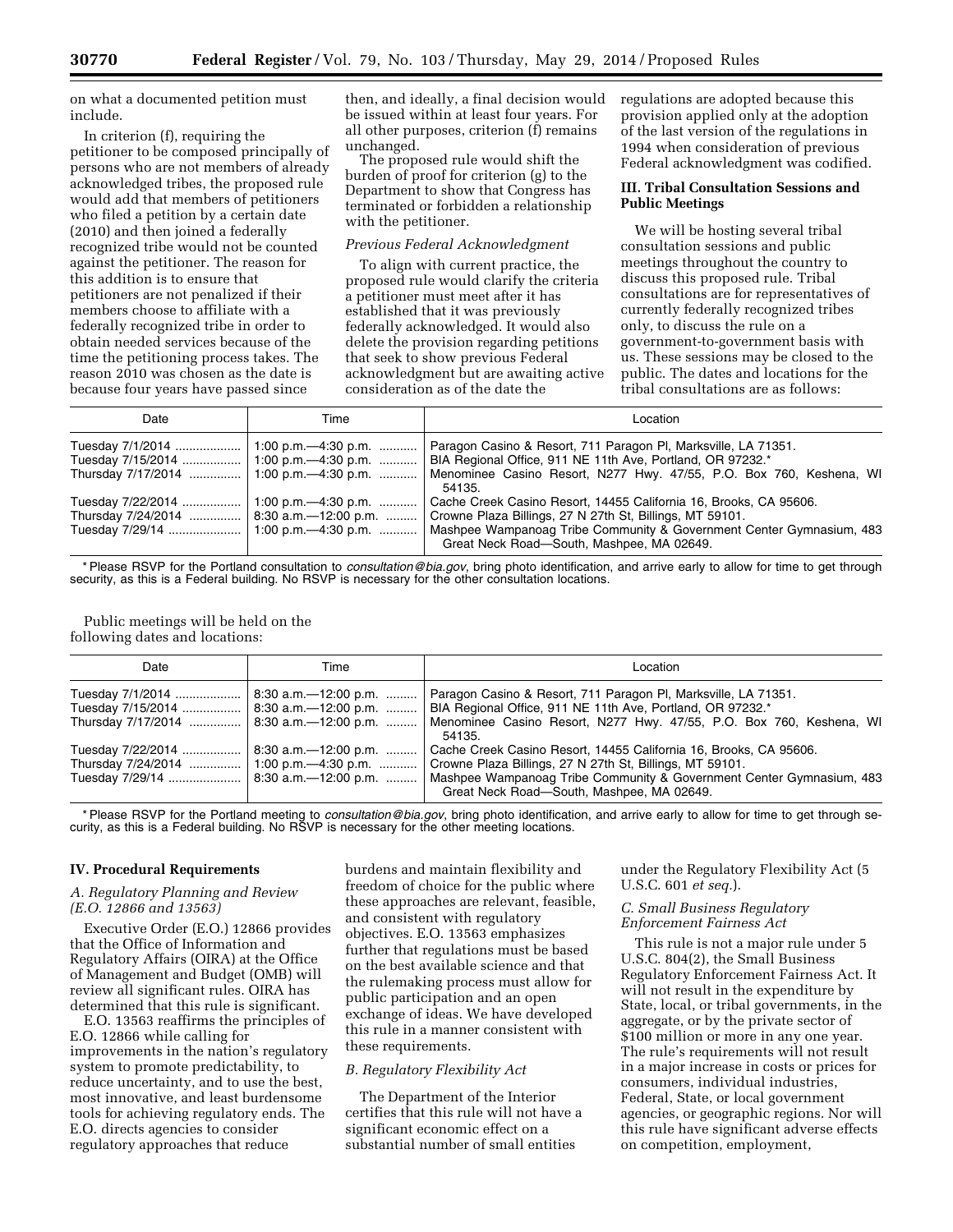investment, productivity, innovation, or the ability of the U.S.-based enterprises to compete with foreign-based enterprises because the rule is limited to Federal acknowledgment of Indian tribes.

### *D. Unfunded Mandates Reform Act*

This rule does not impose an unfunded mandate on State, local, or tribal governments or the private sector of more than \$100 million per year. The rule does not have a significant or unique effect on State, local, or tribal governments or the private sector. A statement containing the information required by the Unfunded Mandates Reform Act (2 U.S.C. 1531 *et seq.*) is not required.

## *E. Takings (E.O. 12630)*

Under the criteria in Executive Order 12630, this rule does not affect individual property rights protected by the Fifth Amendment nor does it involves a compensable ''taking.'' A takings implication assessment is therefore not required.

## *F. Federalism (E.O. 13132)*

Under the criteria in Executive Order 13132, this rule has no substantial direct effect on the States, on the relationship between the national government and the States, or on the distribution of power and responsibilities among the various levels of government.

## *G. Civil Justice Reform (E.O. 12988)*

This rule complies with the requirements of Executive Order 12988. Specifically, this rule has been reviewed to eliminate errors and ambiguity and written to minimize litigation; and is written in clear language and contains clear legal standards.

## *H. Consultation with Indian Tribes (E.O. 13175)*

In accordance with the President's memorandum of April 29, 1994, ''Government-to-Government Relations with Native American Tribal Governments,'' Executive Order 13175 (59 FR 22951, November 6, 2000), and 512 DM 2, we have evaluated the potential effects on federally recognized Indian tribes and Indian trust assets. The Department distributed a ''Discussion Draft'' of this rule to federally recognized Indian tribes in June 2013, and hosted five consultation sessions with federally recognized Indian tribes throughout the country in July and August 2013. Several federally recognized Indian tribes submitted written comments; some strongly supportive of revising the regulations and others strongly opposed to revisions. We considered each tribe's comments and concerns and have addressed them, where possible, in the proposed rule.

#### *I. Paperwork Reduction Act*

*OMB Control Number:* 1076–0104.

*Title:* Federal Acknowledgment as an Indian Tribe, 25 CFR 83.

*Brief Description of Collection:* This information collection requires entities seeking Federal recognition as an Indian tribe to collect and provide information in a documented petition evidencing that the entities meet the criteria set out in the rule.

*Type of Review:* Revision of currently approved collection.

*Respondents:* Entities petitioning for Federal acknowledgment.

*Number of Respondents:* 10 on average (each year).

*Number of Responses:* 10 on average (each year).

*Frequency of Response:* On occasion. *Estimated Time per Response:* (See table below).

*Estimated Total Annual Hour Burden:*  12,240 hours.

*Estimated Total Annual Non-Hour Cost:* \$21,000,000

OMB Control No. 1076–0104 currently authorizes the collections of information contained in 25 CFR part 83. If this proposed rule is finalized, DOI estimates that the annual burden hours for respondents (entities petitioning for Federal acknowledgment) will decrease by a minimum of 8,510 hours, for a total of 12,240 hours. Because the proposed rule would change sections where the information collections occur, we are including a table showing the section changes.

| Current sec.                              | New sec.    | Description of requirement                                                                                                                                                           | <b>Burden</b><br>hours on<br>respondents<br>per<br>response | Annual<br>burden hours<br>(10)<br>respondents) |
|-------------------------------------------|-------------|--------------------------------------------------------------------------------------------------------------------------------------------------------------------------------------|-------------------------------------------------------------|------------------------------------------------|
| 83.7 (b)-(d)    83.21 (referring to 83.11 | $(b)–(d)$ . | Conduct the anthropological and historical research<br>relating to the criteria $(b)$ – $(d)$ and $(f)$ – $(g)$ .<br>Conduct the genealogical work to demonstrate tribal<br>descent. | 869                                                         | 8,690                                          |
|                                           | (e)).       |                                                                                                                                                                                      |                                                             |                                                |
|                                           |             | Provide past membership rolls and complete a<br>membership roll of about 333** members (BIA<br>Form 8306).                                                                           | 38                                                          | 380                                            |
|                                           | (e)).       | Complete Individual History Chart (BIA Form 8304).<br>On average, it takes 2 minutes per chart X 333**<br>charts.                                                                    | 11                                                          | 110                                            |
|                                           | (e)).       | Complete the Ancestry Chart (BIA Form 8305). On<br>average, it takes about 30 minutes per chart X<br>333** charts.                                                                   | 166                                                         | 1,660                                          |
|                                           |             | Respond to the technical assistance letters which<br>may require revising or adding to the above exist-<br>ing forms and overall petition.                                           | 140                                                         | 1,400                                          |

We invite comments on the information collection requirements in the proposed rule. You may submit comments to OMB by facsimile to (202) 395–5806 or you may send an email to

the attention of the OMB Desk Officer for the Department of the Interior: *OIRA*\_*[Submission@omb.eop.gov.](mailto:OIRA_Submission@omb.eop.gov)* Please send a copy of your comments to the person listed in the **FOR FURTHER**

**INFORMATION CONTACT** section of this notice. *Note that the request for comments on the rule and the request for comments on the information collection are separate.* To best ensure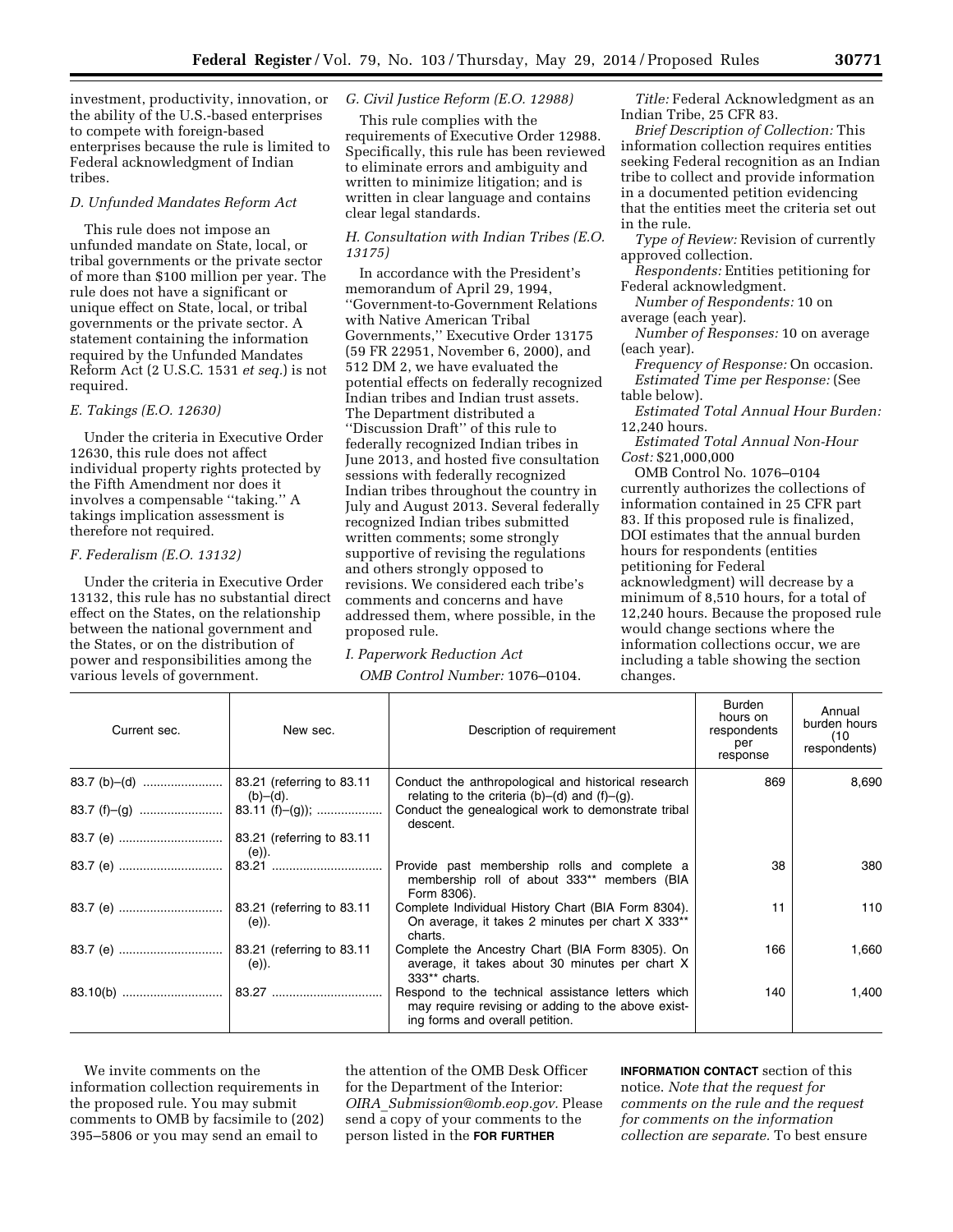consideration of your comments on the information collection, we encourage you to submit them by June 30, 2014; while OMB has 60 days from the date of publication to act on the information collection request, OMB may choose to act on or after 30 days. Comments on the information collection should address: (a) The necessity of this information collection for the proper performance of the functions of the agency, including whether the information will have practical utility; (b) the accuracy of the agency's estimate of the burden (hours and cost) of the collection of information, including the validity of the methodology and assumptions used; (c) ways we could enhance the quality, utility and clarity of the information to be collected; and (d) ways we could minimize the burden of the collection of the information on the respondents, such as through the use of automated collection techniques or other forms of information technology. Please note that an agency may not sponsor or request, and an individual need not respond to, a collection of information unless it displays a valid OMB Control Number.

### *J. National Environmental Policy Act*

This rule does not constitute a major Federal action significantly affecting the quality of the human environment because it is of an administrative, technical, and procedural nature. *See,*  43 CFR 46.210(i). No extraordinary circumstances exist that would require greater review under the National Environmental Policy Act.

### *K. Effects on the Energy Supply (E.O. 13211)*

This rule is not a significant energy action under the definition in Executive Order 13211. A Statement of Energy Effects is not required.

### *L. Clarity of This Regulation*

We are required by Executive Orders 12866 and 12988 and by the Presidential Memorandum of June 1, 1998, to write all rules in plain language. This means that each rule we publish must:

(a) Be logically organized;

(b) Use the active voice to address readers directly;

(c) Use clear language rather than jargon;

(d) Be divided into short sections and sentences; and

(e) Use lists and tables wherever possible.

If you feel that we have not met these requirements, send us comments by one of the methods listed in the

''COMMENTS'' section. To better help

us revise the rule, your comments should be as specific as possible. For example, you should tell us the numbers of the sections or paragraphs that are unclearly written, which sections or sentences are too long, the sections where you believe lists or tables would be useful, etc.

## *M. Public Availability of Comments*

Before including your address, phone number, email address, or other personal identifying information in your comment, you should be aware that your entire comment—including your personal identifying information—may be made publicly available at any time. While you can ask us in your comment to withhold your personal identifying information from public review, we cannot guarantee that we will be able to do so.

## **List of Subjects in 25 CFR Part 83**

Administrative practice and procedure, Indians-tribal government.

■ For the reasons stated in the preamble, the Department of the Interior, Bureau of Indian Affairs, proposes to amend chapter I in Title 25 of the Code of Federal Regulations by revising part 83 to read as follows:

## **PART 83—PROCEDURES FOR ACKNOWLEDGMENT OF FEDERALLY RECOGNIZED INDIAN TRIBES**

### **Subpart A—General Provisions**

Sec.<br>83.1

- What terms are used in this part?
- 83.2 What is the purpose of these regulations?<br>83.3 Who does
- Who does this part apply to?
- 83.4 Who cannot be acknowledged under this part?
- 83.5 How does a petitioner obtain Federal acknowledgment under this part?
- 83.6 What are the Department's duties?

83.7 How does this part apply to documented petitions submitted before [INSERT EFFECTIVE DATE OF FINAL RULE]?

83.8 How does the Paperwork Reduction Act affect the information collections in this part?

### **Subpart B—Criteria for Federal Acknowledgment**

- 83.10 How will the Department evaluate each of the criteria?
- 83.11 What are the criteria for acknowledgment as a federally recognized Indian tribe?
- 83.12 What are the criteria for previously federally acknowledged petitioners?

### **Subpart C—Process for Federal Acknowledgment**

### **Documented Petition Submission**

83.20 How does an entity request Federal acknowledgment?

- 83.21 What must a documented petition include?
- 83.22 What notice will OFA provide upon receipt of a documented petition?

### **Review of Documented Petition**

- 83.23 How will OFA determine which documented petition to consider first?
- 83.24 What opportunity will the petitioner have to respond to comments before OFA reviews the petition?
- 83.25 Who will OFA notify when it begins review of a documented petition?
- 83.26 How will OFA review a documented petition?
- 83.27 What are technical assistance reviews?
- 83.28 When does OFA review for previous Federal acknowledgment?
- 83.29 What will OFA consider in its review?
- 83.30 Can a petitioner withdraw its documented petition once review has begun?
- 83.31 Can OFA suspend review of a documented petition?

#### **Proposed Finding**

- 83.32 When will OFA issue a proposed finding?
- 83.33 What will the proposed finding include?
- 83.34 What notice of the proposed finding will OFA provide?

#### **Comment and Response Periods, Hearing**

- 83.35 What opportunity will there be to comment after OFA issues the proposed finding?
- 83.36 Can the Assistant Secretary extend the proposed finding comment period?
- 83.37 What procedure follows the end of the comment period for a favorable proposed finding?<br>83.38 What options a
- What options are available to the petitioner at the end of the comment
- period for a negative proposed finding?<br>83.39 What are the procedures if the What are the procedures if the petitioner elects to have a hearing before an OHA judge?

#### **Final Determination**

- 83.40 When will the Assistant Secretary begin review?
- 83.41 What will the Assistant Secretary consider in his/her review?
- 83.42 When will the Assistant Secretary issue a final determination?
- 83.43 How will the Assistant Secretary make the final determination decision?
- 83.44 Is the Assistant Secretary's final determination final for the Department?
- 83.45 When will the final determination be effective?
- 83.46 How is a petitioner with a positive final determination integrated into Federal programs as a federally recognized Indian tribe?

**Authority:** 5 U.S.C. 301; 25 U.S.C. 2, 9, 479a–1; and 43 U.S.C. 1457.

# **Subpart A—General Provisions**

- **§ 83.1 What terms are used in this part?**  As used in this part:
- *Assistant Secretary* or *AS–IA* means the Assistant Secretary—Indian Affairs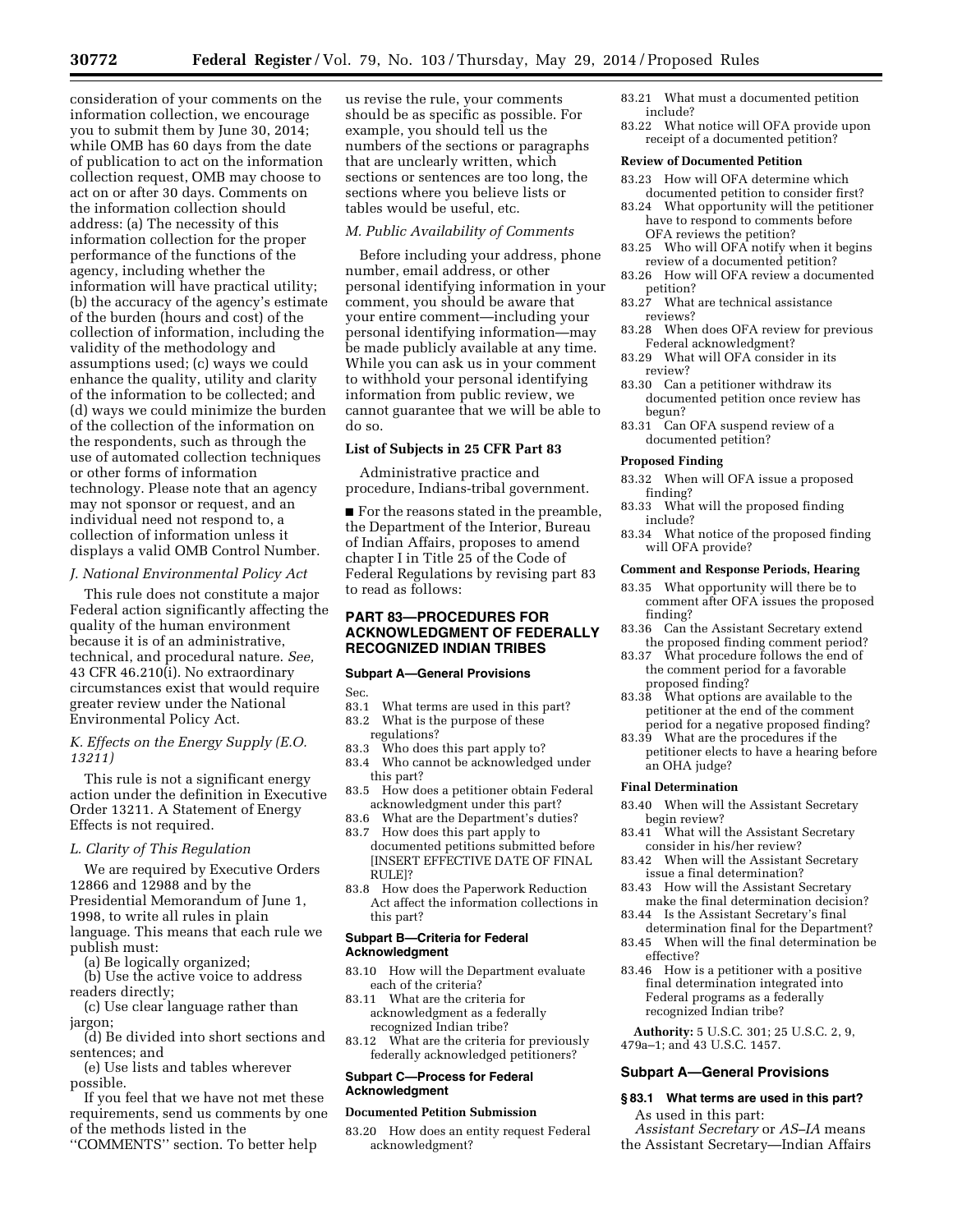within the Department of the Interior, or that officer's authorized representative, but does not include representatives of the Office of Federal Acknowledgment.

*Bureau* means the Bureau of Indian Affairs within the Department of the Interior.

*Continental United States* means the contiguous 48 states and Alaska.

*Department* means the Department of the Interior, including the Assistant Secretary and OFA.

*Documented Petition* means the detailed arguments and supporting documentary evidence submitted by a petitioner to substantiate its claim that it meets the Tribal Existence (§ 83.11(a)), Governing Document (§ 83.11(d)), Descent (§ 83.11(e)), Membership (§ 83.11(f)), and Congressional Termination (§ 83.11(g)) Criteria and:

(1) Demonstrates previous Federal acknowledgment under § 83.12(a) and meets the criteria in § 83.12(b); or

(2) Meets the Community (§ 83.11(b)) and Political Authority (§ 83.11(c) Criteria.

*Federally recognized Indian tribe*  means an entity listed on the Secretary's list of federally recognized tribes, which the Secretary currently acknowledges as an Indian tribe for purposes of Federal law and with which he/she maintains a government-to-government relationship.

*OHA judge* means an administrative law judge appointed under 5 U.S.C. 3105, an administrative judge with the Office of Hearings and Appeals, or an attorney with the Office of Hearings and Appeals assigned to preside over the hearing process by the Office of Hearings Appeals.

*Historical* means 1900 or earlier.

*Informed party* means any person or organization who submits comments or evidence or requests to be kept informed of general actions regarding a specific petitioner.

*Member of a petitioner* means an individual who is recognized by the petitioner as meeting its membership criteria and who consents to being listed as a member of the petitioner.

*Office of Federal Acknowledgment* or *OFA* means the Office of Federal Acknowledgment within the Office of the Assistant Secretary—Indian Affairs, Department of the Interior.

*Pages* means pages containing 1-inch margins and type that is double-spaced and 12-point Times New Roman font.

*Petitioner* means any entity that has submitted a documented petition to OFA requesting Federal acknowledgment as a federally recognized Indian tribe.

*Previous Federal acknowledgment*  means action by the Federal government clearly premised on identification of an entity that qualified as an Indian tribe for purposes of Federal law and indicating clearly the recognition of a government-to-government relationship between that entity and the United States.

*Secretary* means the Secretary of the Interior within the Department of the Interior or that officer's authorized representative.

*Tribal roll* means a list exclusively of those individuals who have been determined by the tribe to meet the tribe's membership requirements as set forth in its governing document. In the absence of such a document, a tribal roll means a list of those recognized as members by the tribe's governing body. In either case, those individuals on a tribal roll must have affirmatively demonstrated consent to being listed as members.

*Tribe* means any Indian tribe, band, nation, pueblo, village or community.

### **§ 83.2 What is the purpose of these regulations?**

These regulations implement Federal statutes for the benefit of Indian tribes by establishing procedures and criteria for the Department to use to determine whether a petitioner is an Indian tribe for purposes of Federal law and is therefore entitled to a government-togovernment relationship with the United States. A positive determination will result in Federal recognition status

and the petitioner's addition to the Department's list of federally recognized Indian tribes. An entity may consider itself an Indian tribe and be considered an Indian tribe by other entities, but it does not possess federally recognized status and a government-to-government relationship with the United States unless it is placed on the Department's list of federally recognized Indian tribes. Failure to be included on the list does not deny that the entity is an Indian tribe for purposes other than Federal law. It means only that the entity is not a federally recognized Indian tribe. Federal recognition:

(a) Is a prerequisite to the protection, services, and benefits of the Federal Government available to those that qualify as Indian tribes for purposes of Federal law and possess a governmentto-government relationship with the United States;

(b) Means the tribe is entitled to the immunities and privileges available to other federally recognized Indian tribes;

(c) Means the tribe has the responsibilities, powers, limitations, and obligations of other federally recognized Indian tribes; and

(d) Subjects the Indian tribe to the same authority of Congress and the United States as other federally recognized Indian tribes.

## **§ 83.3 Who does this part apply to?**

This part applies only to entities that self-identify as Indian tribes, are located in the continental United States, and believe they meet the criteria for Federal acknowledgment in this part. This part does not apply to Indian or Alaska Native tribes, bands, pueblos, villages, or communities that are federally recognized.

### **§ 83.4 Who cannot be acknowledged under this part?**

(a) The entities listed in the following table cannot be acknowledged under this part unless they meet the requirement in the second column.

| The Department will not acknowledge                                                                                                                                                                              | Unless $\ldots$                                                                                                                                                                                                                                                        |  |
|------------------------------------------------------------------------------------------------------------------------------------------------------------------------------------------------------------------|------------------------------------------------------------------------------------------------------------------------------------------------------------------------------------------------------------------------------------------------------------------------|--|
| (1) An association, organization, corporation, or entity of any character<br>formed in recent times.                                                                                                             | the entity has only changed form by recently incorporating or otherwise<br>formalizing its existing politically autonomous community.                                                                                                                                  |  |
| (2) A splinter group, political faction, community, or entity of any char-<br>acter that separates from the main body of a currently federally rec-<br>ognized Indian tribe, petitioner, or previous petitioner. | the entity can clearly demonstrate it has functioned from 1934 until the<br>present as a politically autonomous community under this part, even<br>though some have regarded them as part of or associated in some<br>manner with a federally recognized Indian tribe. |  |
| (3) An entity that is, or an entity whose members are, subject to con- $\vert$ N/A.<br>gressional legislation terminating or forbidding the government-to-<br>government relationship.                           |                                                                                                                                                                                                                                                                        |  |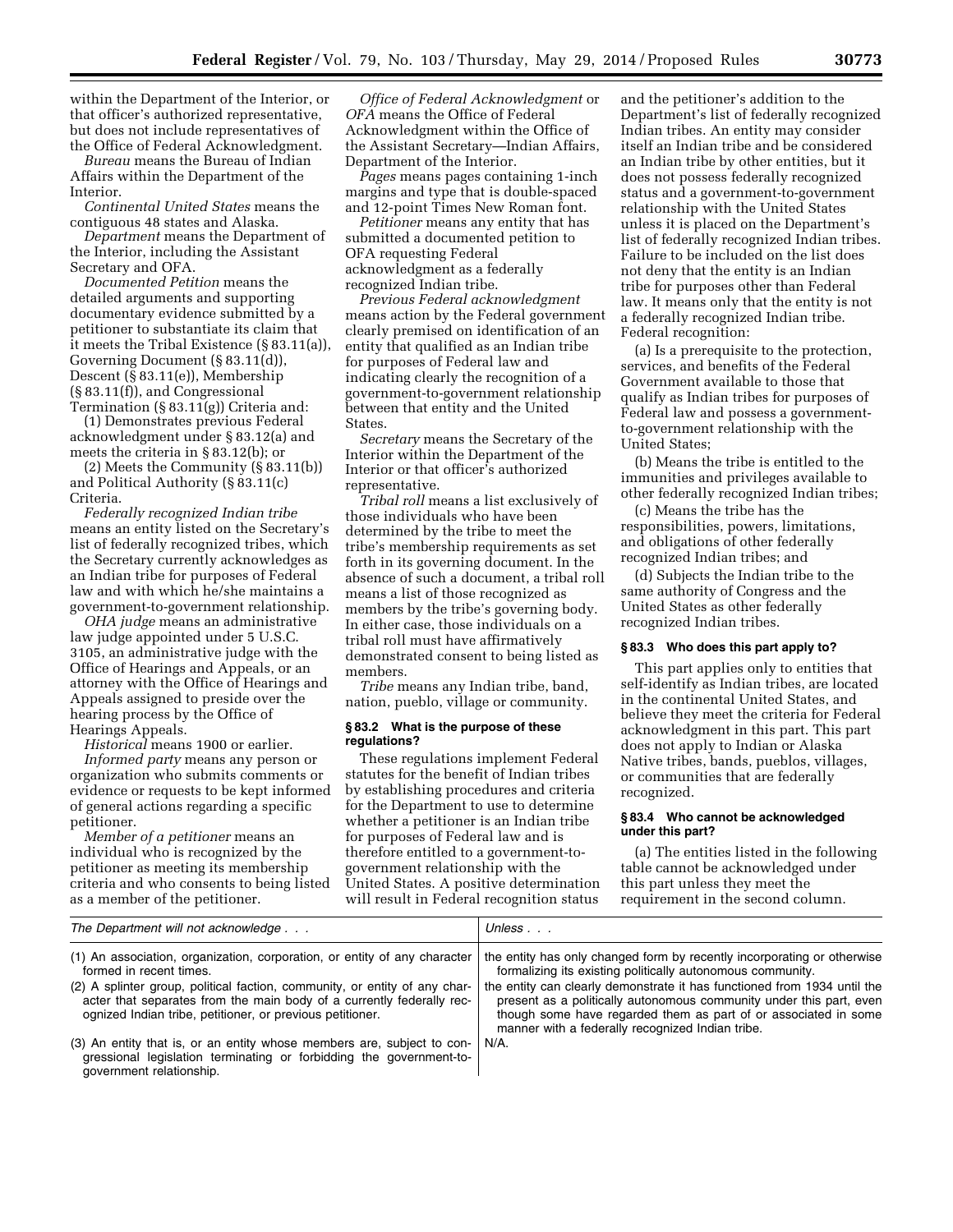| The Department will not acknowledge                                                                                                                                                                                                                                                                                                                                        | Unless |  |
|----------------------------------------------------------------------------------------------------------------------------------------------------------------------------------------------------------------------------------------------------------------------------------------------------------------------------------------------------------------------------|--------|--|
| (4) An entity that previously petitioned and was denied Federal ac- the entity meets the requirements of paragraph (b) of this section.<br>knowledgment under these regulations or under previous regulations<br>in part 83 of this title (including reconstituted, splinter, spin-off, or<br>component groups that were once part of previously denied peti-<br>tioners). |        |  |

(b) A petitioner that has been denied Federal acknowledgment after petitioning under a previous version of the acknowledgment regulations at part 54 or part 83 of this title may re-petition if it meets the requirements of this paragraph.

(1) A petitioner may re-petition only if:

(i) Any third parties that participated as a party in an administrative reconsideration or Federal Court appeal concerning the petitioner has consented in writing to the re-petitioning; and

(ii) The petitioner proves, by a preponderance of the evidence, that either:

(A) A change from the previous version of the regulations to the current version of the regulations warrants reconsideration of the final determination; or

(B) The ''reasonable likelihood'' standard was misapplied in the final determination.

(2) To initiate the re-petitioning process, the petitioner must submit to the Office of Hearings and Appeals a certification, signed and dated by the petitioner's governing body, stating that it is the petitioner's official request for re-petitioning and explaining how it meets the conditions of paragraph (b)(1) of this section.

(i) The petitioner need not re-submit materials previously submitted to the Department but may supplement the petition.

(ii) The OHA judge may receive pleadings, hold hearings, and request evidence from OFA and the petitioner, and will issue a decision regarding whether the petitioner may re-petition.

(3) The OHA judge's decision whether to allow re-petitioning is final for the Department and is a final agency action under the Administrative Procedure Act, 5 U.S.C. 704.

### **§ 83.5 How does a petitioner obtain Federal acknowledgment under this part?**

To be acknowledged as a federally recognized Indian tribe under this part, a petitioner must meet the Tribal Existence (§ 83.11(a)), Governing Document (§ 83.11(d)), Descent (§ 83.11(e)), Membership (§ 83.11(f)), and Congressional Termination (§ 83.11(g)) Criteria and must:

(a) Demonstrate previous Federal acknowledgment under § 83.12(a) and meet the criteria in § 83.12(b); or

(b) Meet the Community (§ 83.11(b)) and Political Authority (§ 83.11(c)) Criteria.

## **§ 83.6 What are the Department's duties?**

(a) The Department will publish in the **Federal Register**, by January 30 each year, a list of all Indian tribes which the Secretary recognizes to be eligible for the special programs and services provided by the United States to Indians because of their status as Indians. The list may be published more frequently, if the Assistant Secretary deems it necessary.

(b) OFA will maintain guidelines limited to general suggestions on how and where to conduct research. The guidelines may be supplemented or updated as necessary. OFA will also make available an example of a documented petition in the preferred format, though other formats are acceptable.

(c) OFA will, upon request, give prospective petitioners suggestions and advice on how to prepare the documented petition. OFA will not be responsible for the actual research on behalf of the petitioner.

### **§ 83.7 How does this part apply to documented petitions submitted before [INSERT EFFECTIVE DATE OF FINAL RULE]?**

(a) Petitioners whose have not submitted complete documented petitions as of [INSERT EFFECTIVE DATE OF FINAL RULE] must proceed under these revised regulations. We will notify these petitioners and provide them with a copy of the revised regulations by [INSERT EFFECTIVE DATE OF FINAL RULE].

(b) By [INSERT EFFECTIVE DATE OF FINAL RULE + 30 DAYS], OFA will notify the following petitioners that they must choose by [INSERT DATE 60 DAYS AFTER PUBLICATION OF FINAL RULE] to complete the petitioning process under these regulations. Otherwise, the following petitioners will proceed under the previous version of the acknowledgment regulations as published on February 25, 1994, 59 FR 19293.

(1) Petitioners who have submitted complete petitions or those petitioners

that are under active consideration, including those that have received a proposed finding, as of [INSERT EFFECTIVE DATE OF FINAL RULE]; and

(2) Petitioners who have not received a final agency decision as of [INSERT EFFECTIVE DATE OF FINAL RULE].

(c) Petitioners who have submitted a documented petition under the previous version of the acknowledgment regulations and who choose to proceed under these revised regulations do not need to submit a new documented petition.

#### **§ 83.8 How does the Paperwork Reduction Act affect the information collections in this part?**

The collections of information contained in this part have been approved by the Office of Management and Budget under 44 U.S.C. 3501 *et seq.*  and assigned OMB Control Number 1076–0104. Response is required to obtain a benefit. A Federal agency may not conduct or sponsor, and you are not required to respond to, a collection of information unless the form or regulation requesting the information displays a currently valid OMB Control Number. Send comments regarding this collection of information, including suggestions for reducing the burden, to the Information Collection Clearance Officer—Indian Affairs, 1849 C Street NW., Washington, DC 20240.

### **Subpart B—Criteria for Federal Acknowledgment**

### **§ 83.10 How will the Department evaluate each of the criteria?**

(a) The Department will consider a criterion to be met if the available evidence establishes a reasonable likelihood that the facts claimed by the petitioner are valid and that the facts demonstrate that the petitioner meets the criterion.

(1) ''Reasonable likelihood'' means there must be more than a mere possibility, but does not require ''more likely than not.''

(2) The Department will not require conclusive proof of the facts relating to a criterion in order to consider the criterion met.

(3) The petitioner may use the same evidence to establish more than one criterion.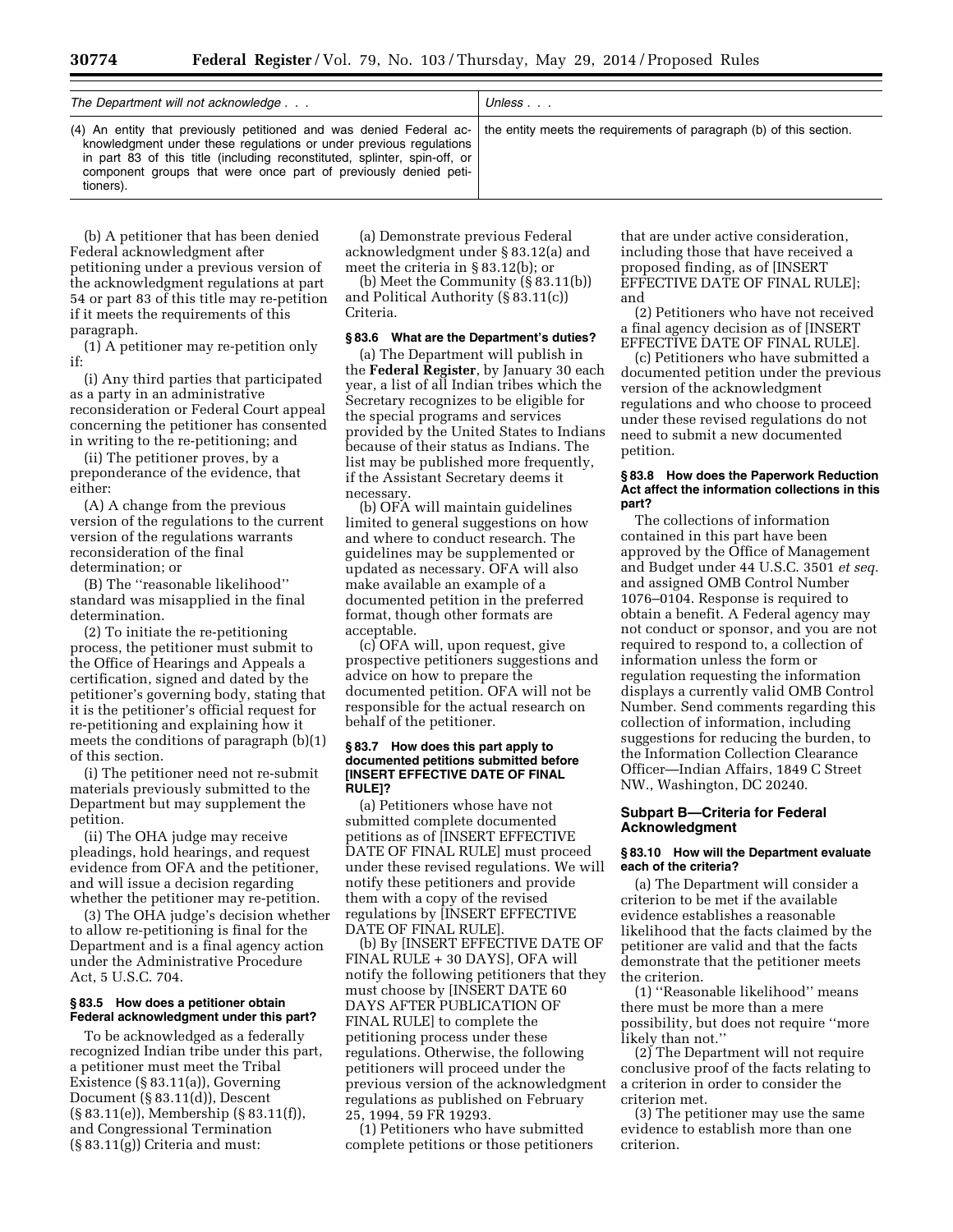(b) The Department will evaluate petitions:

(1) Allowing criteria to be met by any suitable evidence, rather than requiring the specific forms of evidence stated in the criteria;

(2) Taking into account situations and time periods for which evidence is limited or not available;

(3) Taking into account the limitations inherent in demonstrating historical existence;

(4) Requiring demonstration that these criteria are met on a substantially continuous basis, meaning without substantial interruption;

(5) Interpreting ''substantial interruption'' to mean a gap, either as a fluctuation in tribal activity or a gap in evidence, of 20 years or less, unless a 20-year or longer gap is reasonable given the history and the petitioner's circumstances;

(6) Applying these criteria consistently with threshold standards utilized to recognize other tribes under this Part; and

(7) Applying these criteria in context with the history, geography, culture, and social organization of the petitioner.

#### **§ 83.11 What are the criteria for acknowledgment as a federally recognized Indian tribe?**

(a) *Tribal Existence.* The petitioner must describe its existence as an Indian tribe, band, nation, pueblo, village, or community at a point in time during the historical period. The petitioner must provide a brief narrative, and evidence supporting the narrative, of its existence as an Indian tribe, band, nation, pueblo, village or community generally identified at a point in time during the historical period. Such evidence can include, but is not limited to, types of evidence used to satisfy the remaining criteria in this section or types of evidence relied on by the Department prior to the promulgation of the Federal acknowledgment regulations.

(b) *Community.* The petitioner must now constitute a distinct community and must demonstrate that it existed as a distinct community from 1934 until the present without substantial interruption. Distinct community means an entity with consistent interactions and significant social relationships within its membership and whose members are differentiated from and distinct from nonmembers. The petitioner may demonstrate that it meets this criterion by providing evidence for known adult members or by providing evidence of relationships of a random, statistically significant sample of known adult members.

(1) The petitioner may demonstrate that it meets this criterion by some combination of two or more of the following forms of evidence or by other evidence to show that at least 30 percent of the petitioner's members constituted a distinct community at a given point in time.

(i) Rates of known marriages within the entity, or, as may be culturally required, known patterned outmarriages;

(ii) Social relationships connecting individual members;

(iii) Rates or patterns of informal social interaction that exist broadly among the members of the entity;

(iv) Shared or cooperative labor or other economic activity among members;

(v) Strong patterns of discrimination or other social distinctions by nonmembers;

(vi) Shared sacred or secular ritual activity;

(vii) Cultural patterns shared among a portion of the entity that are different from those of the non-Indian populations with whom it interacts. These patterns must function as more than a symbolic identification of the entity. They may include, but are not limited to, language, kinship organization or system, religious beliefs or practices, and ceremonies;

(viii) The persistence of a collective identity continuously over a period of more than 50 years, notwithstanding any absence of or changes in name;

(ix) Children of members from a geographic area were placed in Indian boarding schools or other Indian educational institutions;

(x) A demonstration of political influence under the criterion in § 83.11(c)(1), which is a form of evidence for demonstrating distinct community for that same time period; or

(xi) Evidence that it has been identified as a community by individuals and entities external to the petitioner.

(2) The petitioner will be considered to have provided sufficient evidence to demonstrate distinct community and political authority at a given point in time if the evidence demonstrates any one of the following:

(i) More than 50 percent of the members reside in a geographical area exclusively or almost exclusively composed of members of the entity, and the balance of the entity maintains consistent interaction with some members residing in that area;

(ii) At least 50 percent of the known marriages in the entity are between members of the entity;

(iii) At least 50 percent of the entity members maintain distinct cultural patterns such as, but not limited to, language, kinship system, religious beliefs and practices, or ceremonies;

(iv) There are distinct community social institutions encompassing at least 50 percent of the members, such as kinship organizations, formal or informal economic cooperation, or religious organizations; or

(v) The petitioner has met the criterion in § 83.11(c) using evidence described in  $\S 83.11(c)(2)$ .

(3) The petitioner will be considered to have provided sufficient evidence to demonstrate distinct community if it demonstrates either of the following factors:

(i) The petitioner has maintained since 1934 to the present a State reservation; or

(ii) The United States has held land for the petitioner or collective ancestors of the petitioner at any point in time from 1934 to the present.

(c) *Political Influence or Authority.*  The petitioner must have maintained political influence or authority from 1934 until the present without substantial interruption. Political influence or authority means a council, leadership, internal process, or other mechanism which the entity has used as a means of influencing or controlling the behavior of its members in significant respects, making decisions for the entity which substantially affect its members, and/or representing the entity in dealing with outsiders in matters of consequence. This process is to be understood in the context of the history, culture, and social organization of the entity.

(1) The petitioner may demonstrate that it meets this criterion by some combination of two or more of the following evidence or by other evidence that the petitioner meets the definition of political influence or authority in § 83.1:

(i) The entity is able to mobilize significant numbers of members and significant resources from its members for entity purposes.

(ii) Most of the membership considers issues acted upon or actions taken by entity leaders or governing bodies to be of importance.

(iii) There is widespread knowledge, communication, or involvement in political processes by most of the entity's members.

(iv) The entity meets the criterion in § 83.11(b) at greater than or equal to the percentages set forth under § 83.11(b)(2).

(v) There are internal conflicts that show controversy over valued entity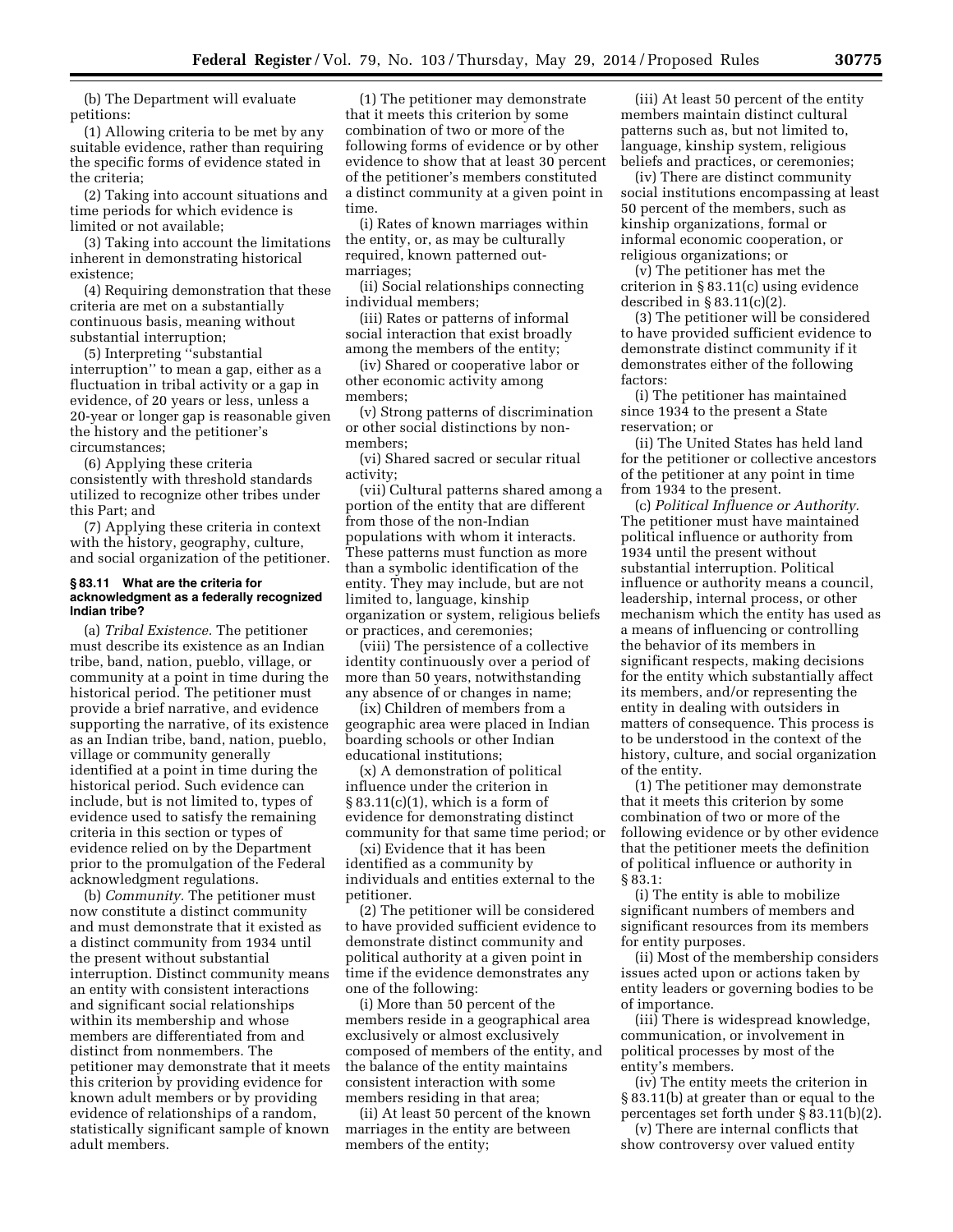goals, properties, policies, processes, or decisions.

(vi) A federally recognized Indian tribe has a government-to-government relationship with the petitioner.

(vii) Evidence that it has been identified as politically autonomous by individuals and entities external to the petitioner.

(viii) Show a continuous line of entity leaders and a means of selection or acquiescence by a majority of the entity's members.

(2) The petitioner will be considered to have provided sufficient evidence of political influence or authority at a given point in time if the evidence demonstrates any one of the following.

(i) Entity leaders or other internal mechanisms exist or existed that:

(A) Allocate entity resources such as land, residence rights, and the like on a consistent basis;

(B) Settle disputes between members or subgroups by mediation or other means on a regular basis;

(C) Exert strong influence on the behavior of individual members, such as the establishment or maintenance of norms or the enforcement of sanctions to direct or control behavior; or

(D) Organize or influence economic subsistence activities among the members, including shared or cooperative labor.

(ii) The petitioner has met the requirements in § 83.11(b)(2) at a given time.

(3) The petitioner will be considered to have provided sufficient evidence to demonstrate political influence and authority if it demonstrates either of the following factors:

(i) The petitioner has maintained since 1934 to the present a State reservation; or

(ii) The United States has held land for the petitioner or the collective ancestors of the petitioner at any point in time from 1934 to the present.

(d) *Governing Document.* The petitioner must submit a copy of the entity's present governing document, including its membership criteria. In the absence of a governing document, the petitioner must provide a written statement describing in full its membership criteria and current governing procedures.

(e) *Descent.* At least 80 percent of the petitioner's membership must consist of individuals who can demonstrate that they descend from a tribe that existed in historical times or tribes that combined and functioned in historical times.

(1) The petitioner satisfies this criterion by demonstrating descent from a roll directed by Congress or prepared by the Secretary on a descendancy basis

for purposes of distributing claims money, providing allotments, providing a tribal census, or other purposes.

(2) If no roll was directed by Congress or prepared by the Secretary, the petitioner satisfies this criterion with the most recent evidence available for the historical time period, including, but not limited to:

(i) Federal, State, or other official records or evidence identifying present members or ancestors of present members as being descendants of a tribe or tribes that existed in historical times;

(ii) Church, school, or other similar enrollment records identifying the petitioner's present members or ancestors of present members as being descendants of a tribe or tribes that existed in historical times;

(iii) Historical records created by historians and anthropologists identifying the tribe in historical times or historians and anthropologists' conclusions drawn from historical records identifying the petitioner's present members or ancestors of present members as being descendants of a tribe or tribes existing in historical times;

(iv) Affidavits of recognition by tribal elders, leaders, or the tribal governing body identifying present members or ancestors of present members as being descendants of a tribe or tribes existing in historical times; and

(v) Other records or evidence identifying present members or ancestors of present members as descendants of a tribe or tribes existing in historical times.

(f) *Membership.* The petitioner's membership must be composed principally of persons who are not members of any federally recognized Indian tribe.

(1) However, a petitioner may be acknowledged even if its membership is composed principally of persons whose names have appeared on rolls of, or who have been otherwise associated with, a federally recognized Indian tribe, if the petitioner demonstrates that:

(i) It has functioned as a separate politically autonomous community by satisfying criteria (b) and (c); and

(ii) Its members have provided written confirmation of their membership in the petitioner.

(2) If a petitioner filed a letter of intent (under a previous version of the regulations) or filed a documented petition prior to 2010, the petitioner's members who were not members of a federally recognized Indian tribe at the time the petitioner filed the documented petition, but who subsequently became members of a federally recognized Indian tribe, will not be considered as members of the federally recognized

Indian tribe for purposes of this criterion.

(g) *Congressional Termination.*  Neither the petitioner nor its members are the subject of congressional legislation that has expressly terminated or forbidden the government-togovernment relationship. The Department must determine whether the petitioner meets this criterion, and the petitioner is not required to submit evidence to meet it.

### **§ 83.12 What are the criteria for previously federally acknowledged petitioners?**

(a) If the petitioner meets the criteria in § 83.11(a) and (d) through (g), the petitioner may prove it was previously acknowledged as a federally recognized Indian tribe by providing unambiguous evidence that the United States Government recognized the petitioner as an Indian tribe for purposes of Federal law with which it carried on a government-to-government relationship at some prior date, including, but not limited to evidence that the petitioner had:

(1) Treaty relations with the United States;

(2) Been denominated a tribe by act of Congress or Executive Order; or

(3) Been treated by the Federal Government as having collective rights in tribal lands or funds.

(b) Once the petitioner establishes that it was previously acknowledged, it must:

(1) Demonstrate that it meets the Community Criterion at present and Political Authority Criterion since the time of previous Federal acknowledgment to the present by demonstration of substantially continuous historical identification by authoritative, knowledgeable external sources of leaders and/or a governing body that exercises political influence or authority, together with demonstration of one form of evidence listed in § 83.11(c), or

(2) Demonstrate that it meets the Community and Political Authority Criteria since the time of previous Federal acknowledgment.

## **Subpart C—Process for Federal Acknowledgment**

## **Documented Petition Submission and Review**

### **§ 83.20 How does an entity request Federal acknowledgment?**

Any entity that believes it can satisfy the criteria in this part may submit a documented petition under this part to: Office of Federal Acknowledgement, Assistant Secretary—Indian Affairs,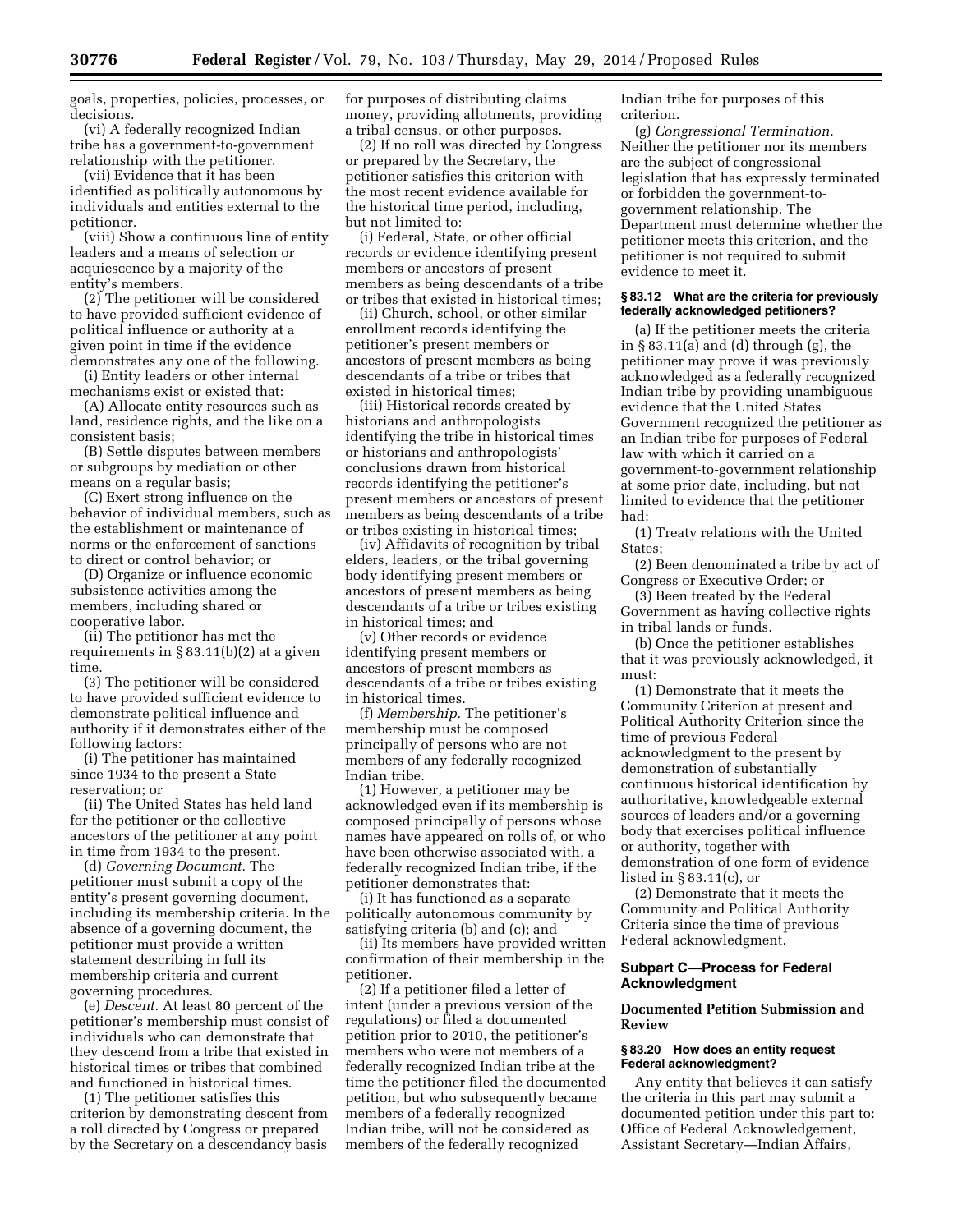Department of the Interior, 1849 C Street NW., Washington, DC 20240.

## **§ 83.21 What must a documented petition include?**

(a) The documented petition may be in any readable form and must include the following:

(1) A certification, signed and dated by the petitioner's governing body, stating that it is the petitioner's official documented petition;

(2) A concise written narrative, with thorough explanations of, and citations to supporting documentation for how the petitioner meets each of the applicable criteria, except the Congressional Termination Criterion  $(\S 83.11 (g))$ 

(i) If the petitioner chooses to provide explanations of and supporting documentation for the Congressional Termination Criterion (§ 83.11 (g)), the Department will accept it; but

(ii) The Department will conduct the research necessary to determine whether the petitioner meets the Congressional Termination Criterion (§ 83.11 (g)).

(3) Supporting documentation cited in the written narrative and containing specific, detailed evidence that the petitioner meets each of the criteria at § 83.11;

(4) Membership lists and explanations, including:

(i) An official current membership list, separately certified by the petitioner's governing body, of all known current members of the petitioner, including each member's full name (including maiden name), date of birth, and current residential address;

(ii) A statement describing the circumstances surrounding the preparation of the current membership list;

(iii) A copy of each available former list of members based on the petitioner's own defined criteria; and

(iv) A statement describing the circumstances surrounding the preparation of the former membership lists, insofar as possible.

(b) Petitioners should exclude from the narrative portion of the documented petition any information that is protectable under Federal law such as the Privacy Act and Freedom of Information Act, as it will be published on the OFA Web site. If it is necessary to include this information, the petitioner must clearly identify, in writing, the specific information that should be redacted prior to publication on the OFA Web site and the basis for redacting. The Department will determine whether the redaction is appropriate under Federal law.

## **§ 83.22 What notice will OFA provide upon receipt of a documented petition?**

When OFA receives a documented petition, it will do all of the following:

(a) Within 30 days of receipt, acknowledge receipt in writing to the petitioner.

(b) Within 60 days of receipt:

(1) Publish notice of receipt of the documented petition in the **Federal Register** and publish the following on the OFA Web site:

(i) The narrative portion of the documented petition, as submitted by the petitioner (with any redactions appropriate under § 83.21(b));

(ii) The name, location, and mailing address of the petitioner and other information to identify the entity;

(iii) The date of receipt;

(iv) The opportunity for individuals and organizations to submit comments supporting or opposing the petitioner's request for acknowledgment within 90 days of the date of the Web site posting; and

(v) The opportunity for individuals and organizations to request to become informed parties.

(2) Notify, in writing, the governor and attorney general of the State in which the petitioner is located and any federally recognized tribe within the State or within a 25-mile radius.

(3) Notify any other recognized tribe and any petitioner that appears to have a historical or present relationship with the petitioner or that may otherwise be considered to have a potential interest in the acknowledgment determination.

(c) Publish other portions of the documented petition to the OFA Web site, to the extent allowable under Federal law.

### **Review of Documented Petition**

### **§ 83.23 How will OFA determine which documented petition to consider first?**

(a) OFA will begin reviews of documented petitions in the order of receipt of documented petitions. Petitioners whose documented petitions OFA has not yet begun to review may request that OFA estimate when review will begin.

(1) At each successive review stage, there may be points at which OFA is waiting on additional information or clarification from the petitioner. Upon receipt of the additional information or clarification, OFA will return to its review of the documented petition as soon as possible.

(2) To the extent possible, OFA will make completing reviews of documented petitions it has already begun to review the highest priority.

(b) OFA will maintain a numbered register of documented petitions that have been received.

(c) OFA will maintain a numbered register of any letters of intent, which were allowable prior to [INSERT EFFECTIVE DATE OF RULE], or incomplete petitions and the original dates of their filing with the Department. If two or more documented petitions are ready for review on the same date, this register will determine the order of consideration.

### **§ 83.24 What opportunity will the petitioner have to respond to comments before OFA reviews the petition?**

Before beginning review of a documented petition, OFA will provide the petitioner with any comments on the petition received from individuals or organizations under § 83.22(b) and provide the petitioner with at least 60 days to respond to such comments. OFA will not begin review until it receives the petitioner's response to the comments or the petitioner requests that OFA proceed without its response.

### **§ 83.25 Who will OFA notify when it begins review of a documented petition?**

OFA will notify the petitioner and informed parties when it begins review of a documented petition and will provide the petitioner and informed parties with:

(a) The name, office address, and telephone number of the staff member with primary administrative responsibility for the petition;

(b) The names of the researchers conducting the evaluation of the petition; and

(c) The name of their supervisor.

### **§ 83.26 How will OFA review a documented petition?**

(a) Phase I.

(1) OFA will first determine if the petitioner meets the Descent Criterion (§ 83.11(e)).

(i) OFA will conduct a technical assistance review and notify the petitioner by technical assistance letter of any deficiencies that would prevent the petitioner from meeting the Descent Criterion. Upon receipt of the letter, the petitioner may:

(A) Withdraw the documented petition to further prepare the petition;

(B) Submit additional information and/or clarification within an agreedupon timeframe; or

(C) Ask OFA in writing to proceed with the review.

(ii) OFA will publish a negative proposed finding if it issues a deficiency letter under paragraph (a)(1)(i) of this section and the petitioner: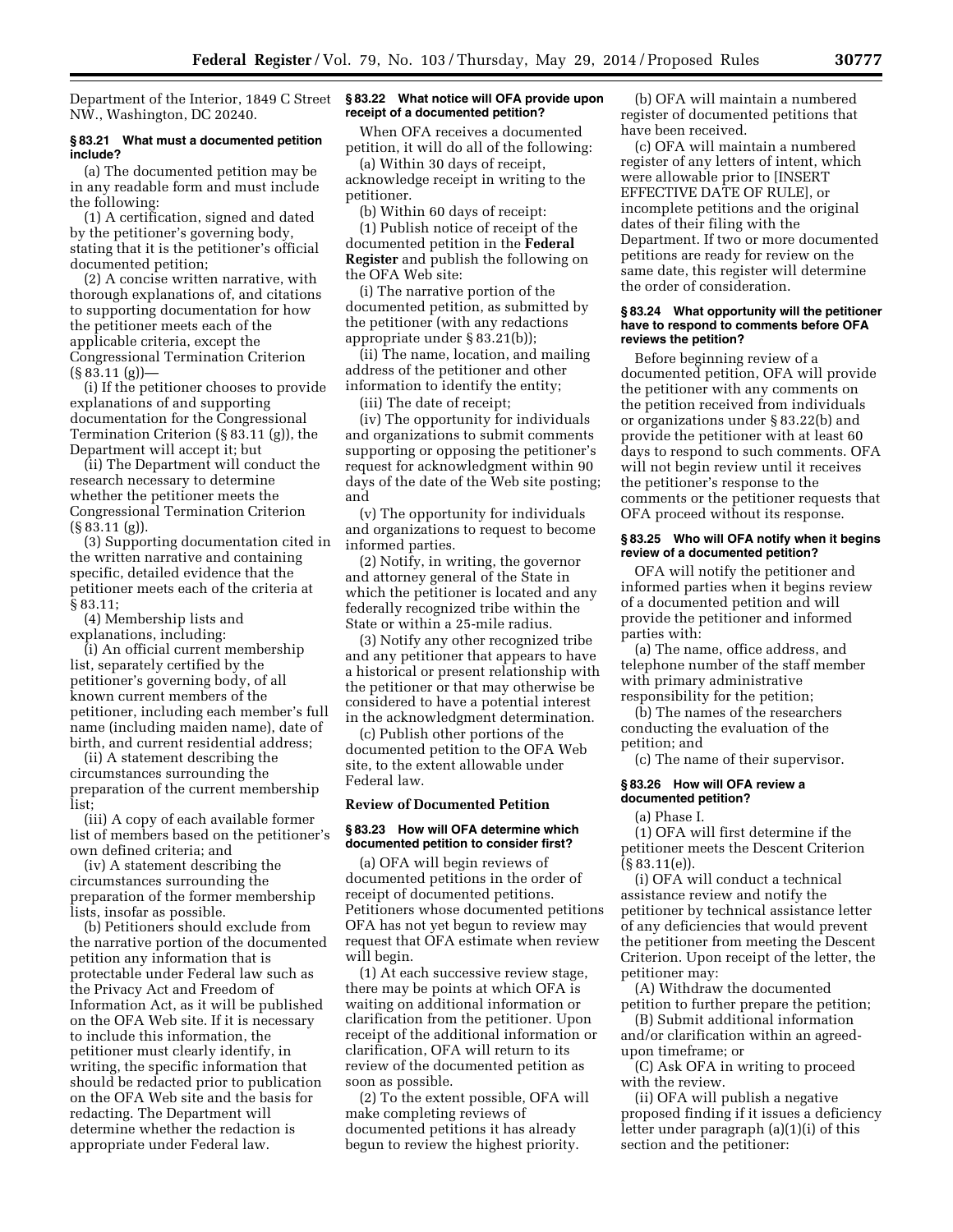(A) Does not withdraw the documented petition or does not respond with information or clarification sufficient to address the deficiencies within the agreed-upon timeframe; or

(B) Asks OFA in writing to proceed with the review.

(2) If the petitioner meets the Descent Criterion, OFA will next review whether the petitioner meets the Tribal Existence Criterion (§ 83.11(a)), Governing Document Criterion (§ 83.11(d)), the Membership Criterion (§ 83.11(f)), and the Congressional Termination Criterion  $(\S 83.11(g)).$ 

(i) OFA will conduct a technical assistance review and notify the petitioner by technical assistance letter of any deficiencies that would prevent the petitioner from meeting these criteria. Upon receipt of the letter, the petitioner may:

(A) Withdraw the documented petition to further prepare the petition;

(B) Submit additional information and/or clarification within an agreedupon timeframe; or

(C) Ask OFA in writing to proceed with the review.

(ii) OFA will publish a negative proposed finding if it issues a deficiency letter under paragraph (a)(2)(i) of this section and the petitioner:

(A) Does not withdraw the documented petition;

(B) Does not respond with information or clarification sufficient to address the deficiencies within the agreed-upon timeframe; or

(C) Asks OFA in writing to proceed with the review.

(iii) If the petitioner meets the Descent (§ 83.11(e)), Tribal Existence (§ 83.11(a)), Governing Document (§ 83.11(g)), Membership (§ 83.11(f)), and Congressional Termination (§ 83.11(g)) Criteria, OFA will either:

(A) Proceed to Phase II–A, if the petitioner asserts that it meets either of the factors in  $\S 83.11(b)(3)$  and  $(c)(3)$ ; or

(B) Proceed to Phase II–B, if the petitioner does not assert that it meets the factors in  $\S 83.11(b)(3)$  and (c)(3).

(b) Phase II–A.

(1) OFA will review whether the petitioner meets either of the factors in  $§ 83.11(b)(3)$  and (c)(3), if the petitioner asserts that it does.

(2) If the petitioner meets either of the factors in § 83.11(b)(3) and (c)(3), OFA will publish a favorable proposed finding in the **Federal Register**.

(3) If the petitioner does not meet either of the factors in § 83.11(b)(3) and (c)(3), OFA will proceed to Phase II–B. (c) Phase II–B.

(1) If the petitioner does not meet

either of the factors in § 83.11(b)(3) and

(c)(3), or the petitioner does not assert that it meets those factors, OFA will conduct the technical assistance review for the Community (§ 83.11(b)) and Political Authority (§ 83.11(c)) Criteria (and for previous Federal acknowledgment, if asserted).

(i) OFA will notify the petitioner by technical assistance letter of any obvious deficiencies or significant omissions apparent in the documented petition and provide the petitioner with an opportunity to withdraw the documented petition for further work or to submit additional information and/or clarification.

(A) Petitioners can either respond in part or in full to the technical assistance review letter or ask OFA in writing to proceed with review of the documented petition using the materials already submitted.

(B) If the petitioner requests that materials submitted in response to the technical assistance review letter be again reviewed for adequacy, OFA will provide the additional review. However, this additional review will occur only at the request of the petitioner and is available only once.

(ii) If the documented petition claims previous Federal acknowledgment and/ or includes evidence of previous Federal acknowledgment, the technical assistance review will include a review to determine whether that evidence is sufficient to meet the requirements of previous Federal acknowledgment (§ 83.12).

(2) Following the technical assistance review, OFA will provide the petitioner with:

(i) Any comments and evidence OFA may consider in preparing the proposed finding that the petitioner does not already hold, to the extent allowable by Federal law; and

(ii) The opportunity to respond in writing to the comments and evidence petitioner did not already hold.

(3) OFA will then review the record to determine:

(i) For petitioners with previous Federal acknowledgment, whether the criteria at § 83.12(b) are met; or

(ii) For petitioners without previous Federal acknowledgment, whether the Community (§ 83.11(b)) and Political Authority (§ 83.11(c)) Criteria are met.

(4) OFA will then proceed with publication of a proposed finding.

## **§ 83.27 What are technical assistance reviews?**

Technical assistance reviews are preliminary reviews for OFA to tell the petitioner where there appear to be documentary gaps for the criteria that will be under review in that phase and

to provide the petitioner with an opportunity to supplement or revise the documented petition.

### **§ 83.28 When does OFA review for previous Federal acknowledgment?**

(a) OFA reviews the documented petition for previous Federal acknowledgment during the technical assistance review of the documented petition for the Community (§ 83.11(b)) and Political Authority (§ 83.11(c)) Criteria.

(b) If OFA cannot verify previous Federal acknowledgment during this technical assistance review, the petitioner must provide additional evidence. If a petitioner claiming previous Federal acknowledgment does not respond or does not demonstrate the claim of previous Federal acknowledgment, OFA will consider its documented petition on the same basis as documented petitions submitted by petitioners not claiming previous Federal acknowledgment.

(c) OFA will notify petitioners that fail to demonstrate previous Federal acknowledgment after a review of any materials submitted in response to the technical assistance review.

### **§ 83.29 What will OFA consider in its reviews?**

(a) In any review, OFA will consider the documented petition and evidence submitted by the petitioner, any comments received on the petition, and petitioners' responses to comments.

(b) OFA may also: (1) Initiate and consider other

research for any purpose relative to analyzing the documented petition and obtaining additional information about the petitioner's status; and

(2) Request and consider additional explanations and information from commenting parties to support or supplement their comments on the proposed finding and from the petitioner to support or supplement their responses to comments.

(c) OFA must provide the petitioner with the additional material obtained in paragraph (b) of this section, and provide the petitioner with the opportunity to respond to the additional material. The additional material and any response by the petitioner will become part of the record.

### **§ 83.30 Can a petitioner withdraw its documented petition?**

A petitioner can withdraw its documented petition at any point in the process but the petition will be placed at the bottom of the numbered register of documented petitions upon resubmission and may not regain its initial priority number.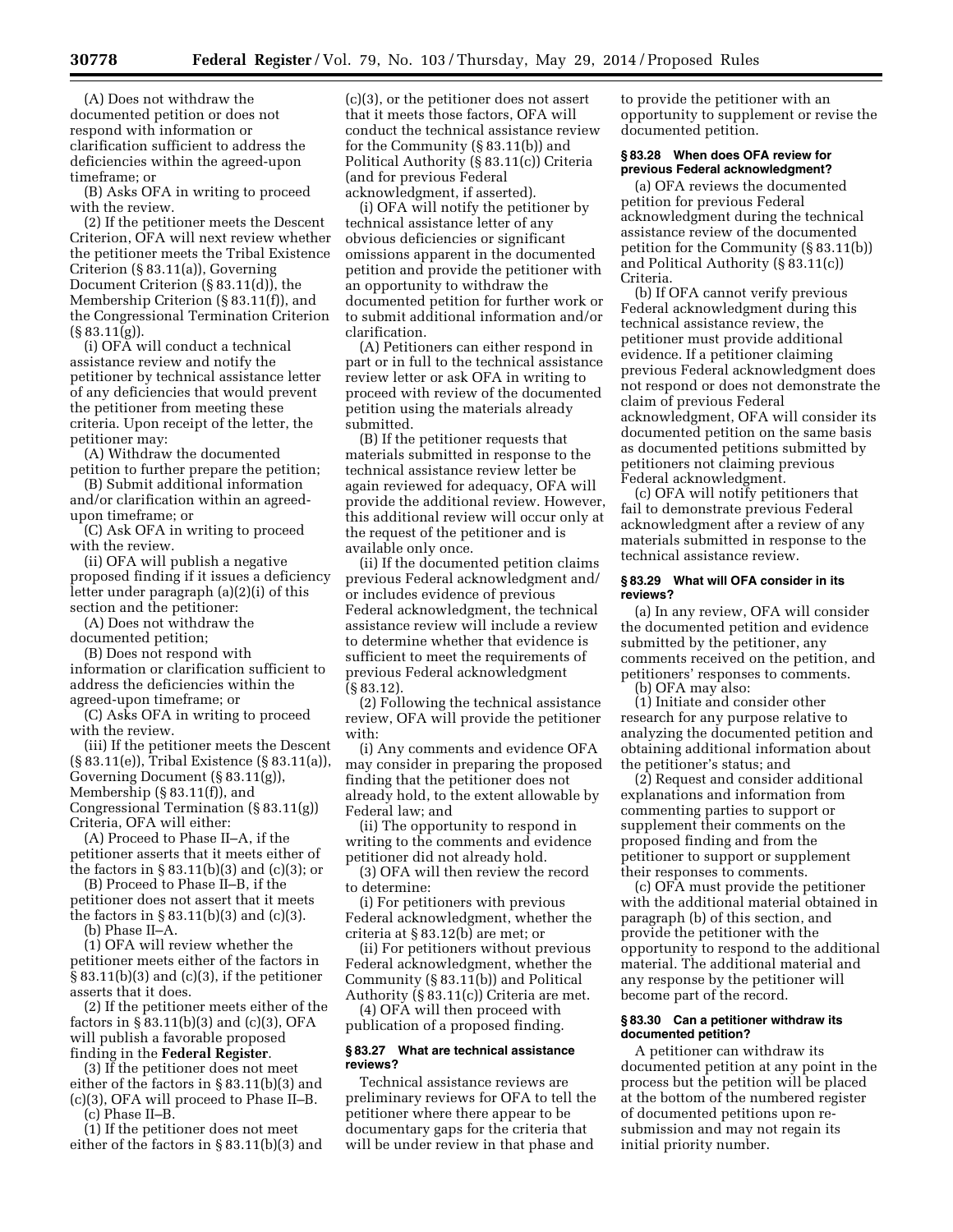### **§ 83.31 Can OFA suspend review of a documented petition?**

(a) OFA can suspend review of a documented petition, either conditionally or for a stated period, upon:

(1) A showing to the petitioner that there are technical or administrative problems with the documented petition that temporarily preclude continuing review; and

(2) Approval by the Assistant Secretary of the suspension.

(b) Upon resolving the technical or administrative problems that led to the suspension, the documented petition will have the same priority on the numbered register of documented petitions to the extent possible.

(1) OFA will notify the petitioner and informed parties when it resumes review of the documented petition.

(2) Upon the resumption of review, the time period for OFA to issue a proposed finding will begin anew.

### **Proposed Finding**

### **§ 83.32 When will OFA issue a proposed finding?**

(a) OFA will issue a proposed finding as shown in the following table:

| OFA must                                                                                                                                                                                                                                                                     | within                                                                                                                        |
|------------------------------------------------------------------------------------------------------------------------------------------------------------------------------------------------------------------------------------------------------------------------------|-------------------------------------------------------------------------------------------------------------------------------|
| (1) Complete its review under Phase I and either issue a negative proposed finding and<br>publish a notice of availability in the Federal Register, or proceed to review under<br>Phase II-A, if applicable, or Phase II-B.                                                  | six months after notifying the petitioner under §83.25<br>that OFA has begun review of the petition.                          |
| (2) Complete its review under Phase II-A and either issue a favorable proposed finding<br>and publish a notice of availability in the Federal Register, or proceed to Phase II-B.<br>(3) Complete its review under Phase II-B and issue a proposed finding and publish a no- | two months after the deadline in paragraph (a)(1) of<br>this section.<br>six months after the deadline in paragraph (a)(1) of |
| tice of availability in the Federal Register.                                                                                                                                                                                                                                | this section.                                                                                                                 |

(b) AS–IA may extend these deadlines only if it has approved a suspension under § 83.31(a).

(c) OFA will strive to limit the proposed finding and any reports to no more than 100 pages, cumulatively, excluding source documents.

### **§ 83.33 What will the proposed finding include?**

The proposed finding will summarize the evidence, reasoning, and analyses that are the basis for OFA's proposed finding regarding whether the petitioner meets the applicable criteria.

(a) A Phase I negative proposed finding will address that the petitioner fails to meet any one or more of the following criteria: Descent (§ 83.11(e)), Tribal Existence (§ 83.11(a)), Governing Document (§ 83.11(d)), Membership (§ 83.11(f)), or Congressional Termination (§ 83.11(g)).

(b) A Phase II–A favorable proposed finding will address that the petitioner meets one of the factors in § 83.11(b)(3) and (c)(3) and that the petitioner meets all of the following criteria: the Descent (§ 83.11(e)), Tribal Existence (§ 83.11(a)), Governing Document (§ 83.11(d)), Membership (§ 83.11(f)), and Congressional Termination (§ 83.11(g)) Criteria.

(c) A Phase II–B proposed finding will address whether the petitioner meets either the Community (§ 83.11(b)) and Political Authority (§ 83.11(c)) Criteria or the previous Federal acknowledgment criteria (§ 83.12(b)) and whether the petitioner meets all of the following criteria: Descent (§ 83.11(e)), Tribal Existence (§ 83.11(a)), Governing Document (§ 83.11(d)), Membership (§ 83.11(f)), and Congressional Termination (§ 83.11(g)) Criteria.

## **§ 83.34 What notice of the proposed finding will OFA provide?**

In addition to publishing notice of the proposed finding in the **Federal Register,** OFA will:

(a) Provide copies of the proposed finding and any supporting reports to the petitioner and informed parties; and

(b) Publish the proposed finding and reports available on the OFA Web site.

## **Proposed Finding—Comment and Response Periods, Hearing**

### **§ 83.35 What opportunity to comment will there be after OFA issues the proposed finding?**

(a) Publication of notice of the proposed finding will be followed by a 90-day comment period. During this comment period, the petitioner or any individual or organization may submit the following to AS–IA to rebut or support the proposed finding:

(1) Comments, with citations to and explanations of supporting evidence; and

(2) Evidence cited and explained in the comments.

(b) Any parties that submit comments and evidence must provide the petitioner with a copy of their submission.

#### **§ 83.36 Can the Assistant Secretary extend the comment period on the proposed finding?**

(a) AS–IA can extend the comment period for a proposed finding for up to an additional 60 days upon a finding of good cause.

(b) If AS–IA grants a time extension, it will notify the petitioner and informed parties.

### **§ 83.37 What procedure follows the end of the comment period on a favorable proposed finding?**

(a) At the end of the comment period for a favorable proposed finding, AS–IA will automatically issue a final determination acknowledging the petitioner as a federally recognized Indian tribe if AS–IA does not receive timely comments or evidence challenging the proposed finding from either:

(1) The State or local government where the petitioner's office is located; or

(2) Any federally recognized Indian tribe within the State or within a 25 mile radius of the petitioner's headquarters.

(b) If AS–IA has received timely comments and evidence challenging the proposed finding from any of the parties listed in paragraph (a) of this section, then the petitioner will have 60 days to respond with responses, with citations to and explanations of supporting evidence, and supporting evidence cited and explained in the responses. AS–IA can extend the comment response period if warranted by the extent and nature of the submitted comments and evidence and will notify the petitioner and informed parties by letter of any extension. AS–IA will not consider further comments or evidence on the proposed finding submitted by individuals or organizations during this period.

### **§ 83.38 What options does the petitioner have at the end of the comment period on a negative proposed finding?**

(a) At the end of the comment period for a negative proposed finding, the petitioner will have 60 days to:

(1) Elect to challenge the proposed finding in a hearing before an OHA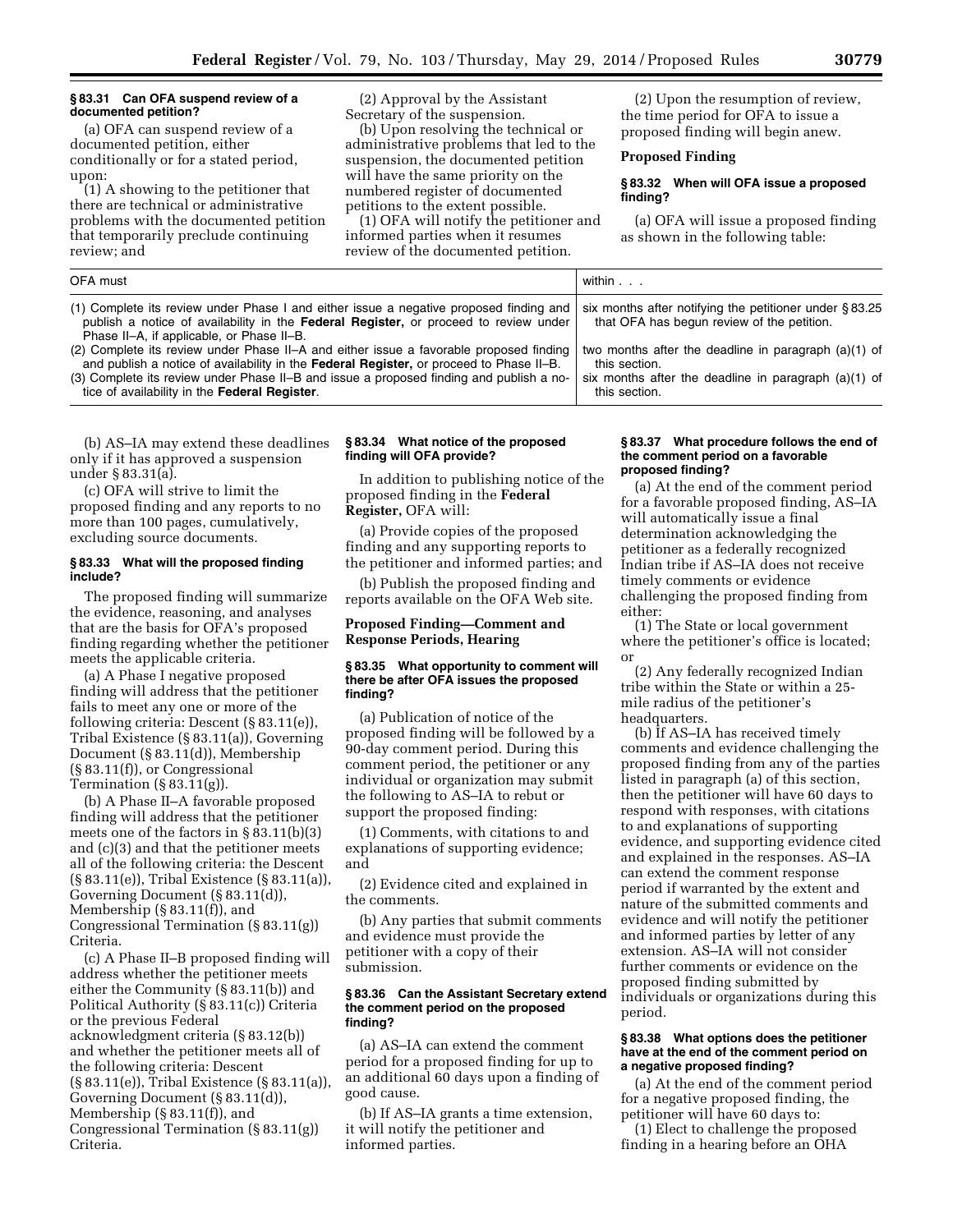judge by sending a written election of hearing to OFA that lists:

(i) The issues of material fact; and (ii) The witnesses and exhibits the petitioner intends to present at the hearing, other than solely for impeachment purposes, including:

(A) For each witness listed, his or her name, address, telephone number, and qualifications and a brief narrative summary of his or her expected testimony; and

(B) For each exhibit listed, a statement specifying whether the exhibit is in the administrative record reviewed by OFA; and/or

(2) Respond to any comments and evidence made during the comment period with responses, with citations to and explanations of supporting evidence, and evidence cited and explained in the responses.

(b) AS–IA can extend the comment response period if warranted by the extent and nature of the comments and will notify the petitioner and informed parties by letter of any extension. AS– IA will not consider further comments or evidence on the proposed finding submitted by individuals or organizations during this period.

### **§ 83.39 What is the procedure if the petitioner elects to have a hearing before an OHA judge?**

(a) *Case referral.* 

(1) If the petitioner elects to challenge the proposed finding in a hearing before an OHA judge, OFA will refer the case to the Office of Hearings and Appeals.

(2) The case referral will consist of the entire record, including any comments and evidence and responses sent to AS– IA, and a notice of referral containing:

(i) The name, address, telephone number, and facsimile number of the Office of Hearings and Appeals;

(ii) The name, address, and other contact information for the representatives of the petitioner and OFA; and

(iii) The date on which OFA is referring the case.

(3) Within 5 business days after receipt of the petitioner's hearing election, OFA will send the case referral to the Office of Hearings and Appeals and the notice of referral to the petitioner and each informed party by express mail or courier service for delivery on the next business day.

(b) *Hearing Process.* The Office of Hearings and Appeals will conduct the hearing process in accordance with 43 CFR part 4, subpart K.

(c) *Hearing record.* The hearing will be on the record before an OHA judge. The hearing record will become part of the record considered by AS–IA in reaching a final determination.

(d) *Recommended decision.* The OHA judge will issue a recommended decision and forward it along with the rest of the record to the AS–IA in accordance with the timeline and procedures in 43 CFR part 4, subpart K.

### **AS–IA Evaluation and Preparation of Final Determination**

### **§ 83.40 When will the Assistant Secretary begin review?**

(a) AS–IA will begin his/her review: (1) Upon expiration of the period for the petitioner to respond to comments or upon expiration of the comment period for a positive proposed finding if no comments were submitted; or

(2) If a hearing is held, upon receipt of the OHA judge's recommended decision.

(b) AS–IA will notify the petitioner and informed parties of the date he/she begins consideration.

### **§ 83.41 What will the Assistant Secretary consider in his/her review?**

(a) AS–IA will consider all the evidence in the administrative record.

(b) AS–IA will not consider comments submitted after the close of the response period established in § 83.35 and § 83.38.

#### **§ 83.42 When will the Assistant Secretary issue a final determination?**

(a) AS–IA will issue a final determination and publish a notice of availability in the **Federal Register**  within 90 days from the date on which he/she begins its review. AS–IA will also

(1) Provide copies of the final determination to the petitioner and informed parties; and

(2) Make copies of the final determination available to others upon written request.

(b) If the proposed finding was positive, AS–IA may not issue a negative final determination unless and until AS–IA remands the matter to OFA for the petitioner to receive technical assistance addressing new evidence that would be the basis for the negative final determination.

(1) If OFA concludes that the technical assistance does not resolve the issue presented by the new evidence, OFA will issue a negative proposed finding and individuals and organizations will have the opportunity to comment, and the petitioner will have the opportunity to respond to comments and elect to have a hearing, under the procedures in §§ 83.35 to 83.38;

(2) If the technical assistance resolves the issue presented by the new evidence, then the Assistant Secretary

will proceed with § 83.41, and incorporate resolution of the new evidence in the final determination.

(c) AS–IA will strive to limit the final determination and any reports to no more than 100 pages, cumulatively, excluding source documents.

## **§ 83.43 How will the Assistant Secretary make the determination decision?**

(a) AS–IA will issue a final determination granting acknowledgment as a federally recognized Indian tribe when AS–IA finds that the petitioner meets the Tribal Existence (§ 83.11(a)), Governing Document (§ 83.11(d)), Descent (§ 83.11(e)), Membership (§ 83.11(f)), and Congressional Termination (§ 83.11(g)) Criteria and:

(1) Demonstrates previous Federal acknowledgment under § 83.12(a) and meets the criteria in § 83.12(b); or

(2) Meets the Community (§ 83.11(b)) and Political Authority (§ 83.11(c)) Criteria.

(b) AS–IA will issue a final determination declining acknowledgement as a federally recognized Indian tribe when he/she finds that the petitioner does not meet the criteria in paragraph (a) of this section.

### **§ 83.44 Is the Assistant Secretary's final determination final for the Department?**

Yes. The final determination is final for the Department and is a final agency action under the Administrative Procedure Act (5 U.S.C. 704).

### **§ 83.45 When will the final determination be effective?**

The final determination will become immediately effective. Within 10 business days of the decision, the Assistant Secretary shall submit to the **Federal Register** a notice of the final determination to be published in the **Federal Register**.

### **§ 83.46 How is a petitioner with a positive final determination integrated into Federal programs as a federally recognized Indian tribe?**

(a) Upon acknowledgment, the petitioner will be a federally recognized Indian tribe entitled to the privileges and immunities available to federally recognized Indian tribes. It will be included on the list of federally recognized Indian tribes in the next scheduled publication.

(b) Within six months after acknowledgment, the appropriate Bureau of Indian Affairs Regional Office will consult with the newly federally recognized Indian tribe and develop, in cooperation with the federally recognized Indian tribe, a determination of needs and a recommended budget.